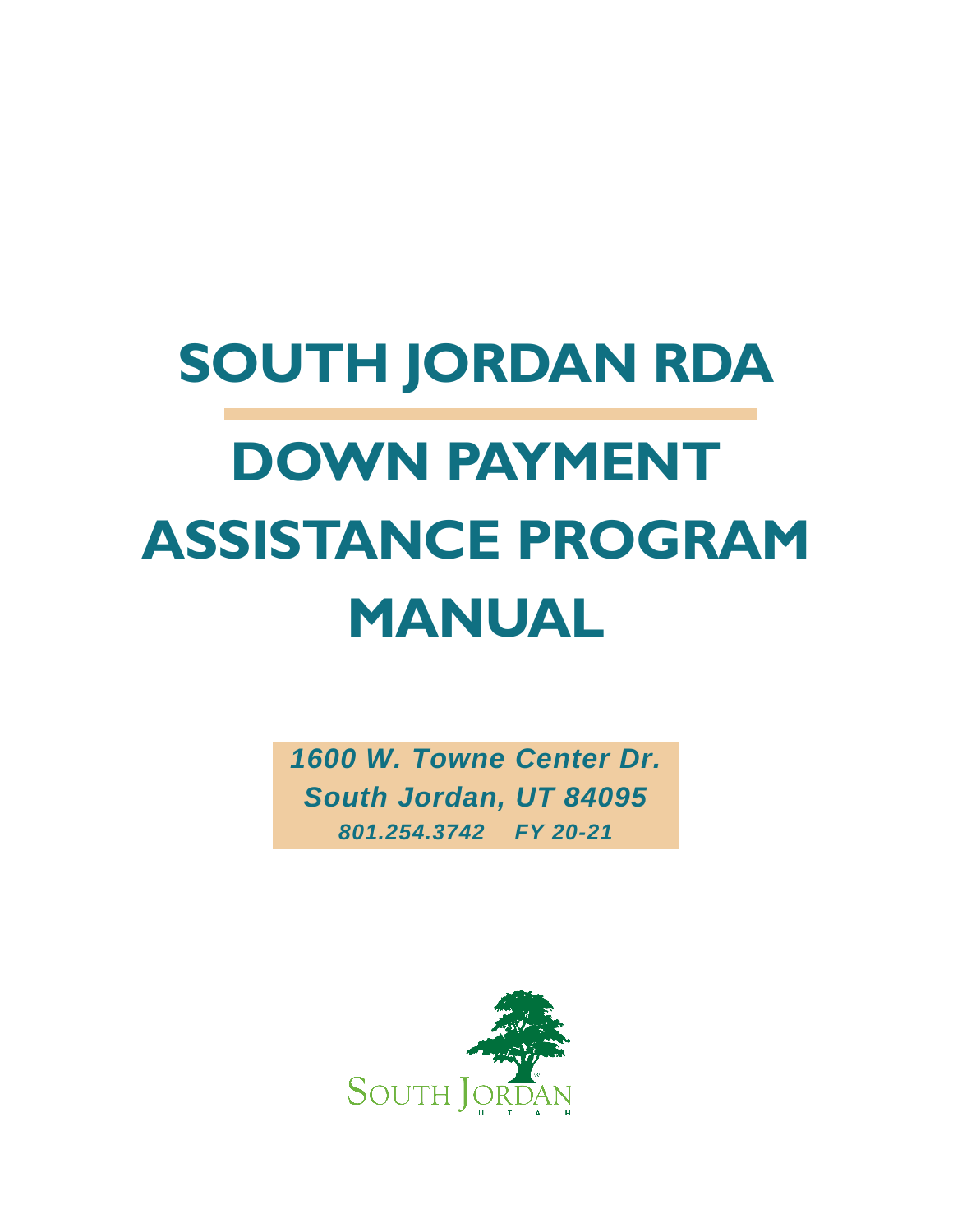

# **Table of Contents**

| 2.1 Provision of Down Payment Assistance Availability | 6 |  |
|-------------------------------------------------------|---|--|
| 2.2 Agreement Term and Conditions6                    |   |  |
| 2.3 Down Payment Assistance Amounts and Payment       | 7 |  |
|                                                       |   |  |
|                                                       |   |  |
| 3.0 Discretionary Funding  8                          |   |  |
|                                                       |   |  |
|                                                       |   |  |
| 6.0 Statement of Nondiscrimination9                   |   |  |
| 7.0 Compliance with Utah Code, Title 17C9             |   |  |
|                                                       |   |  |
|                                                       |   |  |
|                                                       |   |  |
| 3. General Program Information 10                     |   |  |
|                                                       |   |  |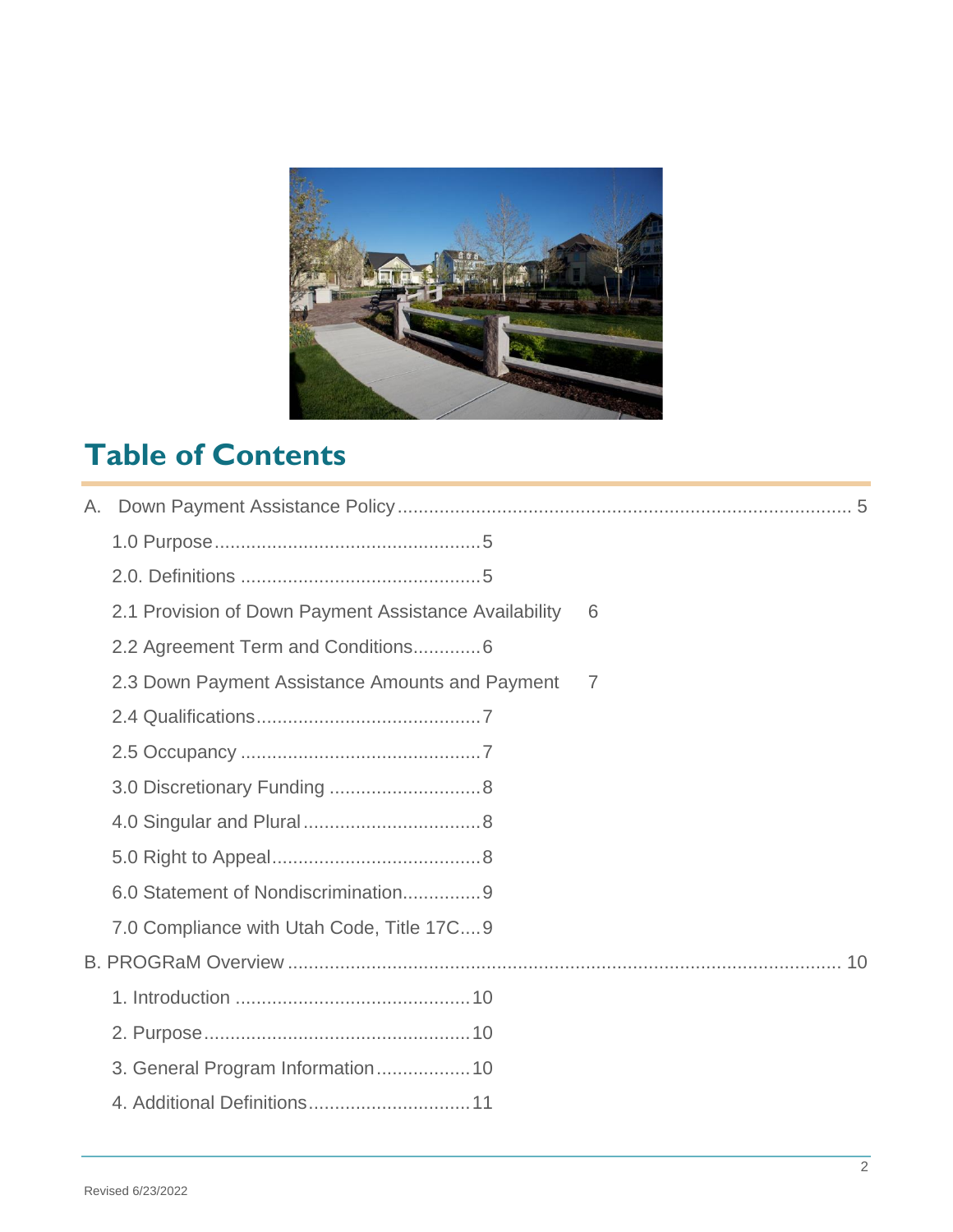| D. |                                                              |  |
|----|--------------------------------------------------------------|--|
|    | 1. Applicant/Borrower Eligibility and Responsibilities<br>18 |  |
|    |                                                              |  |
|    |                                                              |  |
|    |                                                              |  |
|    | 5. Zoning Compliance Verification27                          |  |
|    |                                                              |  |
|    |                                                              |  |
|    |                                                              |  |
|    | 9. Determining Whose Income to Count28                       |  |
|    | 10. Determining Household Size29                             |  |
|    |                                                              |  |
|    |                                                              |  |
|    | 13. Points (Buy-Downs)30                                     |  |
|    | 14. Self-Employed Income 30                                  |  |
|    | 15. Permanently Absent Family Members31                      |  |
|    |                                                              |  |
|    | 17. Waiting List/Applicant Pool31                            |  |
|    | 18. Reservation of Funds 31                                  |  |
|    | 19. Projected Obligations 32                                 |  |
|    | 20. Grounds for Denial of Financial Assistance<br>32         |  |
|    | 21. Accessory Apartments 33                                  |  |
|    | 22. Employment History 33                                    |  |
|    | 23. Assessing Income Information 33                          |  |
|    |                                                              |  |
|    | 25. Assets, Inclusions and Exclusions35                      |  |
|    | 26. Subordination Requirements36                             |  |
|    |                                                              |  |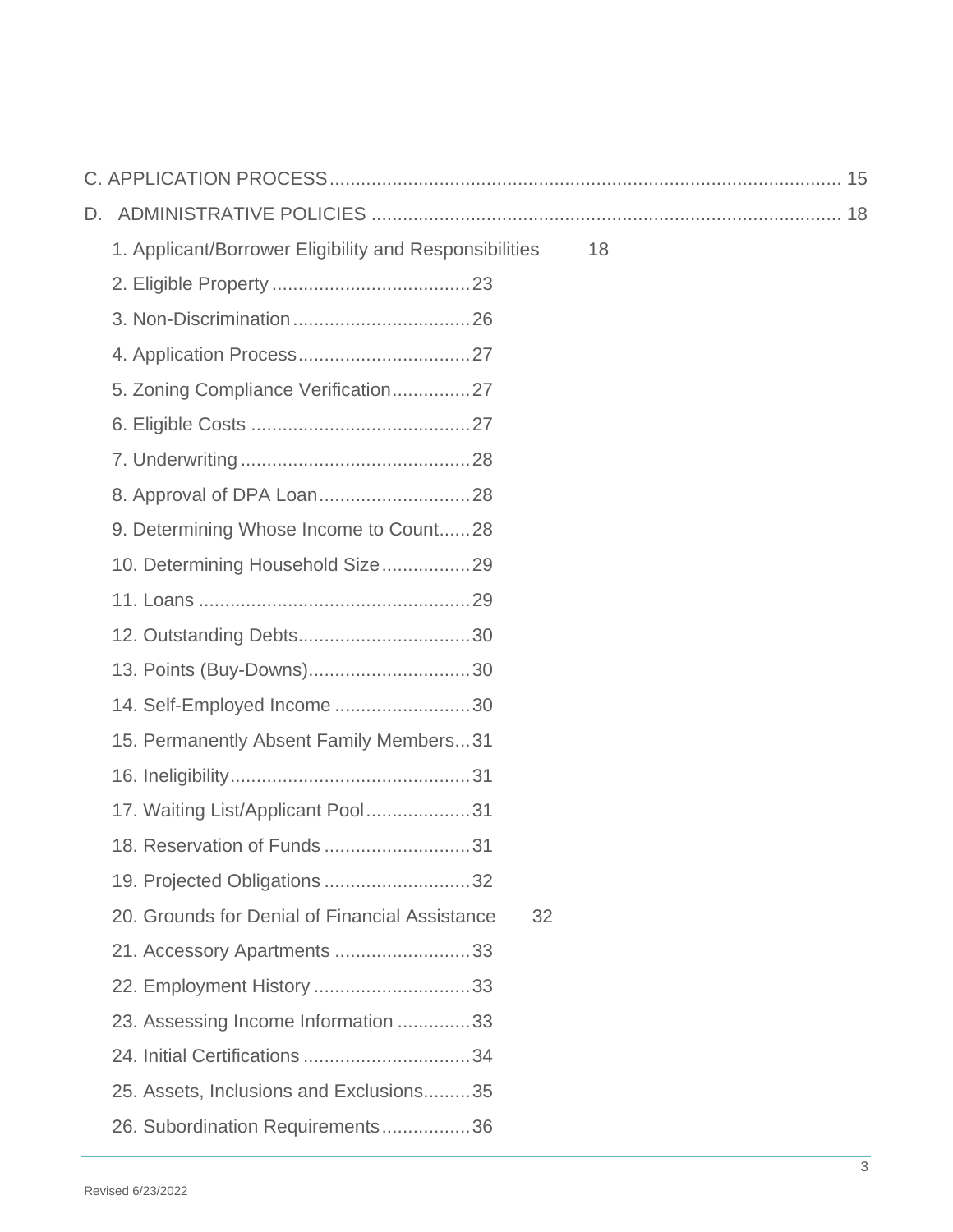| 30. Other Requirements to the Down Payment Assistance Program | - 40 |
|---------------------------------------------------------------|------|
|                                                               |      |
|                                                               |      |
|                                                               |      |

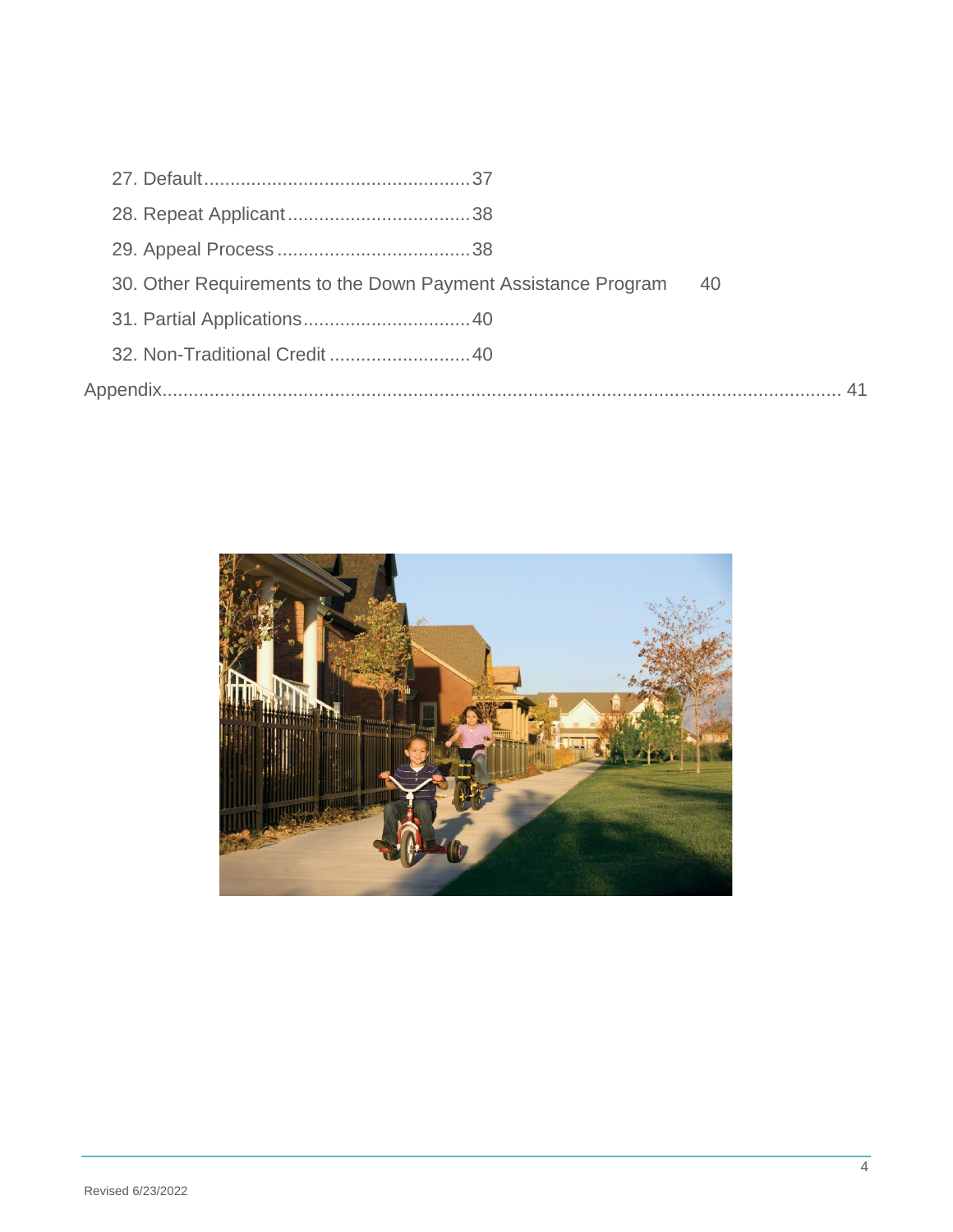# <span id="page-4-0"></span>A. **DOWN PAYMENT ASSISTANCE POLICY**

**Adopted January 21, 2020 Redevelopment Agency of the City of South Jordan RDA Board Policy No. 01** *Housing Down Payment Assistance Program Policy*

#### <span id="page-4-1"></span>**1.0 Purpose**

A successful workforce-housing inventory requires long-term commitment and consistent administration through periods of economic downturn as well as economic growth. South Jordan City is anticipated to remain a highly desirable place to live even as housing costs outpace local wages. The purpose of this Housing Down Payment Assistance Program Policy (**Policy**) is to establish processes and guidelines for the awarding of Redevelopment Agency (**RDA**) Housing Funds to improve the quality of life for families and the quality of the community, by helping moderate-income wage-earning Families who qualify to purchase housing in South Jordan City.

### <span id="page-4-2"></span>**2.0. Definitions**

**2.0.1 Agreement** shall mean the written contract between the RDA and successful Applicant stating the terms under which the Down Payment Assistance is awarded. If a Residence is to be jointly owned, all owners must enter into the Agreement with the RDA;

**2.0.2 Appeal** shall mean a written request by an Applicant to review, modify, or reverse any written determination or decision by the RDA on an Application or a determination of default of the Agreement by the Applicant;

**2.0.3 Applicant** shall mean the person who applies with the RDA for Housing Down Payment Assistance;

**2.0.4 Application** shall mean the form provided by the RDA, completed by the Applicant, with all requested attached information;

**2.0.5 Customary Mortgage Lender** means a Bank, Credit Union, Savings and Loan, Mortgage Company or other financial institution, which provides a loan for the purchase of the Residence, approved by the RDA staff;

**2.0.6 Down Payment Assistance (DPA)** shall mean an amount of money, up to \$20,000.00, offered to the Homebuyer to aid in the purchase of a Residence under this Policy and the ensuing Agreement;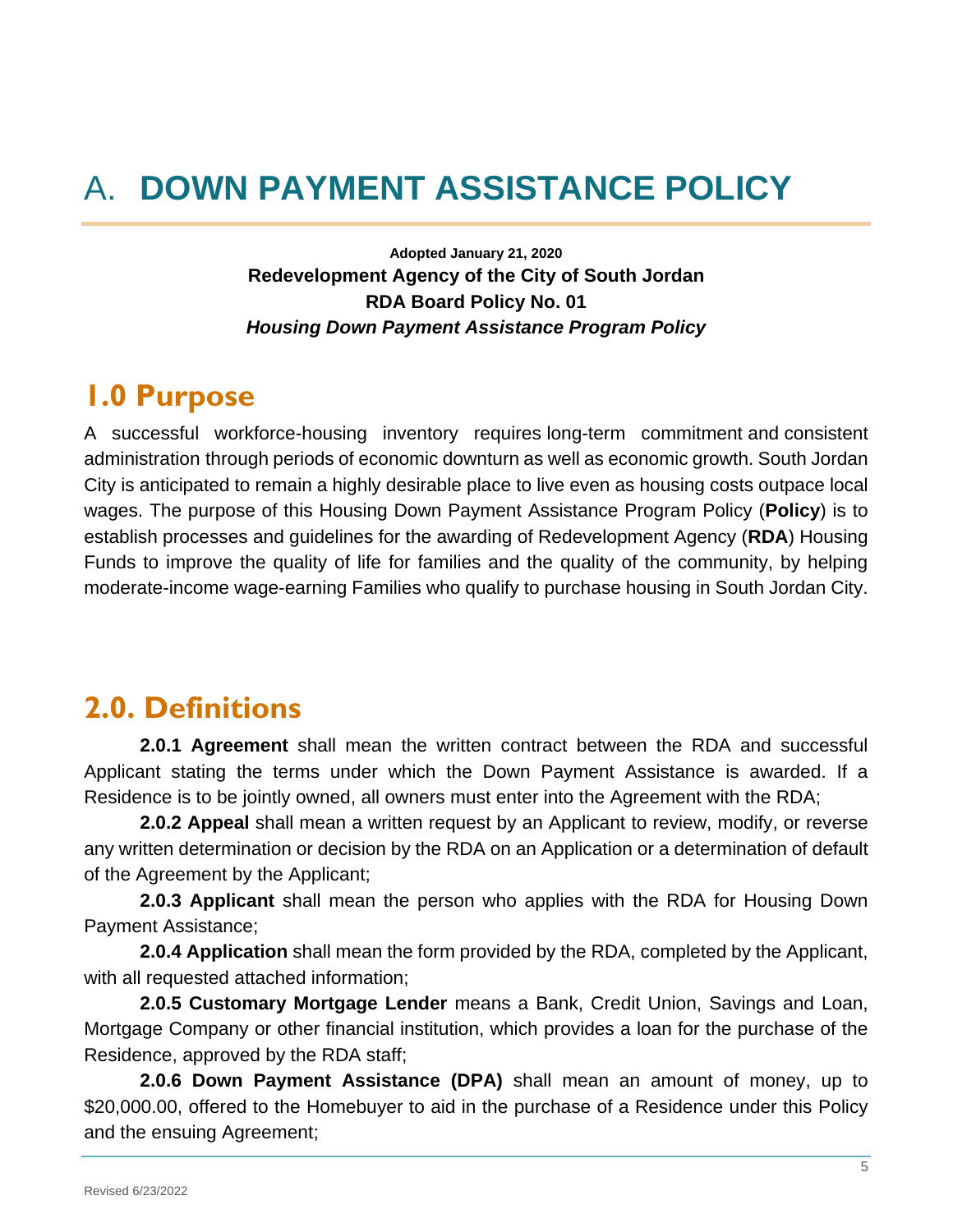**2.0.7 Family or Household** shall mean one or more persons related by blood, marriage, adoption or approved foster care, and up to two (2) unrelated persons; or a group of not more than four (4) unrelated persons occupying a dwelling unit or a group of persons as defined by state law as elderly or disabled;

**2.0.8 Homebuyer** shall mean the successful Applicant approved by the RDA staff under the provisions of this Policy who enters into an Agreement with the RDA and will purchase a Residence with Down Payment Assistance from the RDA;

**2.0.9 Housing Funds** shall mean monies collected by the RDA, that must be used according to Utah Code §17C-1-411 and §17C-4-112, or successor provisions, which are allocated by the RDA Board to the Housing Down Payment Assistance Program. However, the RDA Board may but is not required to allocate other RDA funds to the Housing Down Payment Assistance Program;

**2.0.10 RDA** shall mean the Redevelopment Agency of the City of South Jordan, a separate body corporate and politic which is a political subdivision of the state of Utah; and

**2.0.11 Residence** shall mean a single-family dwelling, townhome, or condominium, to be purchased by the Homebuyer, who will receive Down Payment Assistance under the provisions of this Policy.

### <span id="page-5-0"></span>**2.1 Provision of Down Payment Assistance Availability**

This Down Payment Assistance Program is available only when RDA Housing Funds are available and may, at any time, be discontinued either temporarily or permanently, at the sole discretion of the governing Board or executive director of the RDA. Nothing in this Policy creates an entitlement to Housing Down Payment Assistance from the RDA to any Applicant until a successful Applicant enters into a written Agreement with the RDA.

### <span id="page-5-1"></span>**2.2 Agreement Term and Conditions**

**2.2.1** The term of the Agreement shall be for 10 years (see Section 2.5.3 for repayment upon resale or rental); and

**2.2.2** The Agreement shall be recorded with the Salt Lake County Recorder's Office, as a lien and covenant of restriction enforceable by the RDA against the Homebuyer's Residence, until the terms of the Agreement are fulfilled.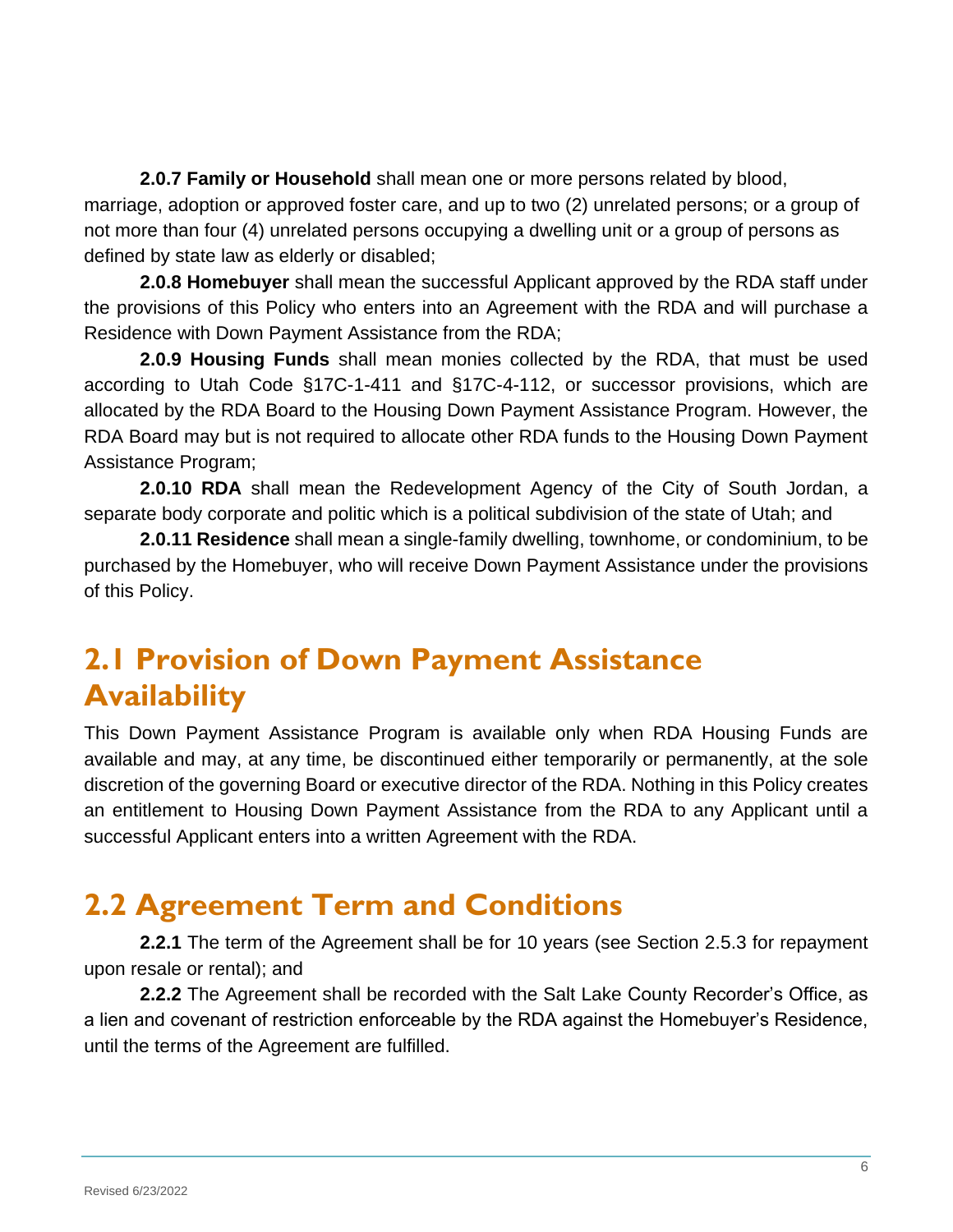### <span id="page-6-0"></span>**2.3 Down Payment Assistance Amounts and Payment**

**2.3.1** The maximum amount of a Down Payment Assistance award is 7.5% of the actual purchase price of the Residence or \$20,000.00, whichever is less;

**2.3.2** Only one Housing Down Payment Assistance Agreement is allowed per Residence or Applicant during the term of the Agreement; and

**2.3.3** Payment of the Down Payment Assistance will be made directly to the title company handling the closing transaction of the Residence for the Applicant and lender.

#### <span id="page-6-1"></span>**2.4 Qualifications**

**2.4.1** The Applicant, along with all others over the age of eighteen, who will reside in the Residence shall have a combined Family-income, which qualifies the Applicant(s) for "income targeted housing" as defined in Utah Code § 17C-1-102(32) which is currently no more than 80% of the current median annual income for Salt Lake County, as published from time to time by the US Department of Housing and Urban Development (HUD) for the size of Family at the time of Application;

**2.4.2** The Residence, for which the Application is being made, must be within the corporate limits of South Jordan City to be approved. The RDA may reject an Application if the Residence is located within a flood plain, or an area with geologic or other hazards, or if a determination by the RDA Staff that the Residence violates South Jordan City or state codes or is unfit or unsound for occupancy;

**2.4.3** The Homebuyer must pay a down payment towards the purchase of the Residence of at least \$1,000.00;

**2.4.4** The Applicant must qualify for and receive fixed-rate financing for the purchase of the Residence, other than an amount paid by Applicant's own savings, through a Customary Mortgage Lender; and

**2.4.5** The Applicant must submit a Completed Application and all requested financial, employment, and tax payment information requested by the RDA Procedures, have a credit rating acceptable to the RDA Staff, and be otherwise approved by RDA staff.

### <span id="page-6-2"></span>**2.5 Occupancy**

**2.5.1** The Residence shall become the permanent and primary Residence of the Homebuyer after closing, and Homebuyer shall continue to reside in the Residence throughout the Term of the Agreement;

**2.5.2** The Residence shall not be conveyed, sold, leased, rented, sublet or the like during the Term of the Agreement; and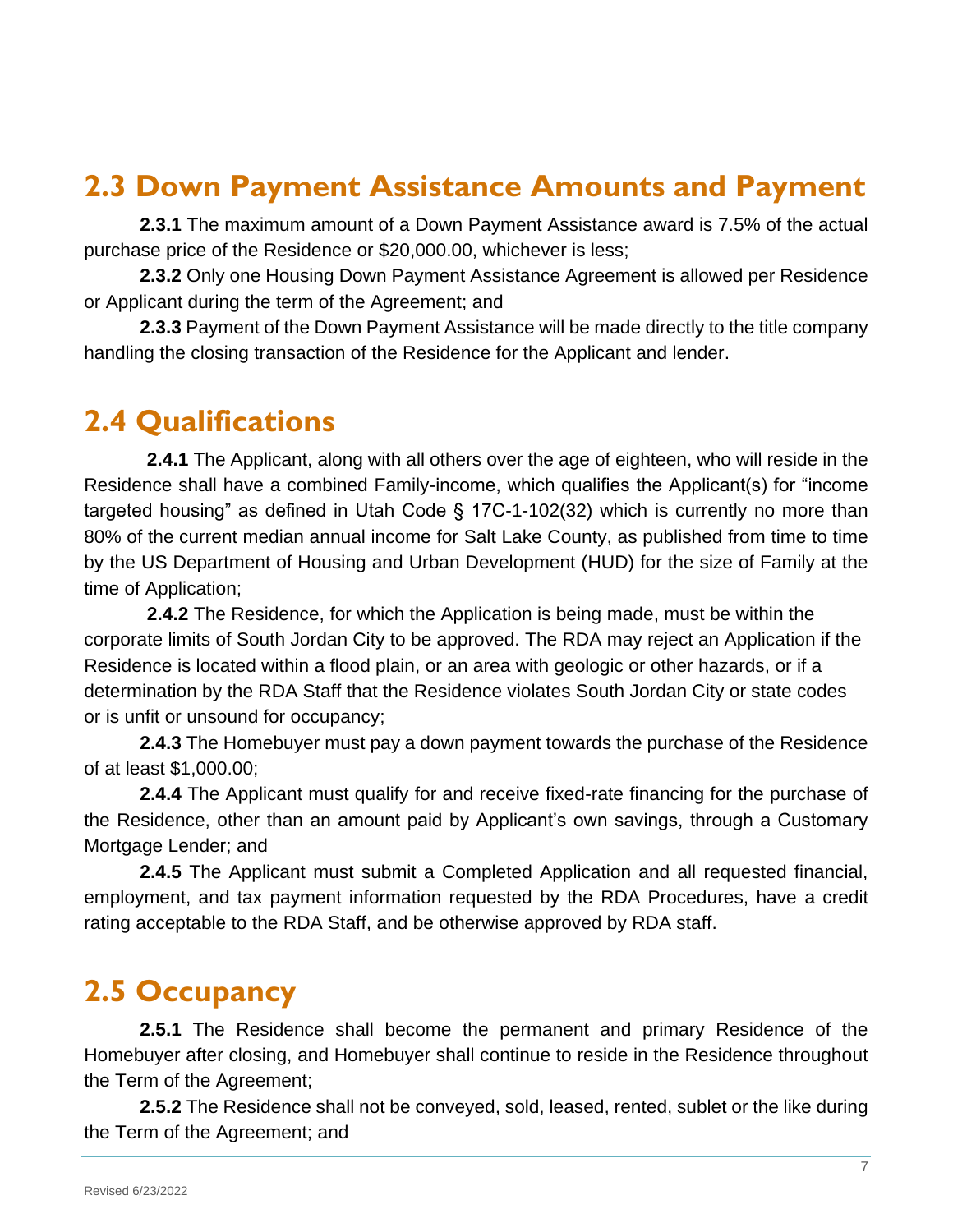**2.5.3** Conveyance or Sale of the Residence by the Homebuyer during the Term of the Agreement shall require a prorated repayment to the RDA of the Housing Down Payment Assistance. Leasing, renting, subletting or the like of the Residence by the Homebuyer during the Term of the Agreement shall require the full repayment to the RDA of the Housing Down Payment Assistance. In addition, if the sale or rental occurs within the first two years of the Term, RDA Staff may assess a penalty of up to \$5,000. A Residence that is occupied by the Homeowner through the end of the Term of the Agreement shall require no repayment of the Housing Down Payment Assistance upon resale or rental thereafter.

### <span id="page-7-0"></span>**3.0 Discretionary Funding**

Housing Down Payment Assistance is subject to the discretionary funding of the Housing Down Payment Assistance Program by the RDA governing board. Nothing in this Policy shall require any present or future funding by the RDA governing board.

#### <span id="page-7-1"></span>**4.0 Singular and Plural**

Wherever appropriate or required by the context in this Policy a singular term shall also refer to the plural form of the same term and vice versa.

### <span id="page-7-2"></span>**5.0 Right to Appeal**

An Applicant shall have the right to Appeal any written decision or determination by the RDA on an Application. Any decision or determination on an Application, unsatisfactory to the Applicant must be first appealed to the Executive Director of the RDA before any other legal recourse or relief may be sought. The Executive Director may either hear and decide an Appeal or appoint a hearing officer to hear the Appeal and make a written recommendation to the Executive Director who may accept, modify or reject the recommendation of the hearing officer in deciding the Appeal. All Appeals will be conducted in accordance with the Appeals Process defined in Section 29 of this Manual. After the close of the Appeal Period, set forth in Section 29, the decision or action becomes final and non-appealable, An Appeal and obtaining a decision on Appeal is mandatory before an Applicant may seek any other relief or remedy. Failure to Appeal within the Appeal Period shall preclude any other relief or remedy on the decision or action by the RDA.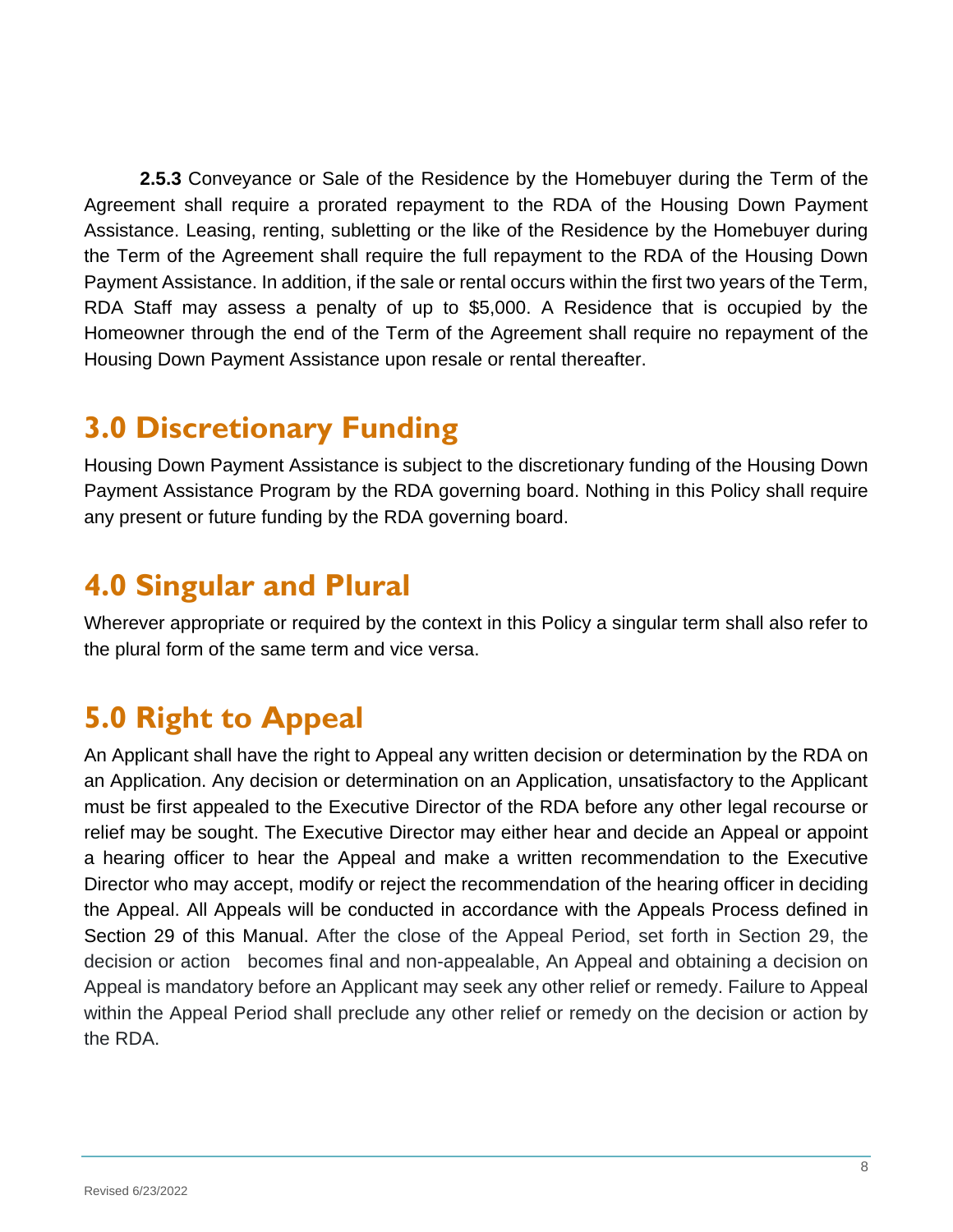### <span id="page-8-0"></span>**6.0 Statement of Nondiscrimination**

It is the intent of this Policy to comply with The Fair Housing Act, Title VIII of the Civil Rights Act of 1968 (42 U.S.C. §§ 3601 – 3619), as amended, which prohibits discrimination against individuals because of race, color, religion, sex, familial status, national origin, or handicap status. Nothing in this Policy shall be construed to violate the Fair Housing Act.

### <span id="page-8-1"></span>**7.0 Compliance with Utah Code, Title 17C**

This Policy, and the use or expenditure of Housing Funds under this Policy, shall be construed and interpreted to comply with Utah Code Title 17C the "Limited Purpose Local Government Entities - Community Reinvestment Agency Act" (**Act**). No Housing Funds may be used or expended in violation of the Act.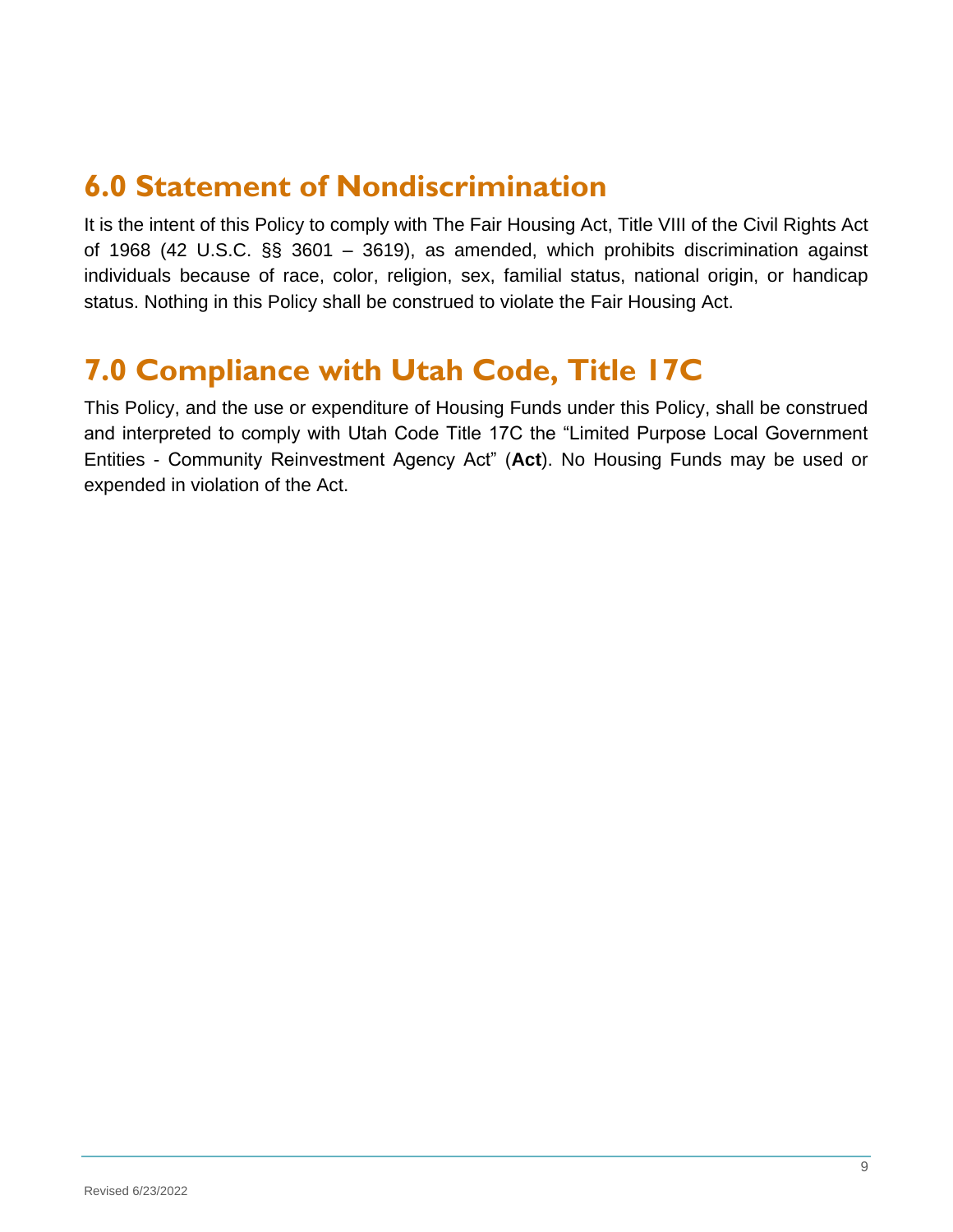# <span id="page-9-0"></span>**B. PROGRAM OVERVIEW**

#### <span id="page-9-1"></span>**1. Introduction**

This Manual sets forth policies and procedures for South Jordan Redevelopment Agency Down Payment Assistance Program. All use of the RDA's Housing Funds must comply with the Act. The Down Payment Assistance programs are administered by the RDA and are designed to provide home-ownership opportunities to low- and moderate-income buyers within the City of South Jordan. This Manual shall be revised as new policies and procedures are established.

#### <span id="page-9-2"></span>**2. Purpose**

The purpose of the Policies and Procedures Manual is to establish and clarify the Down Payment Assistance (DPA) program guidelines to be applied across the City. These guidelines cover the following: income qualification, home-buyer eligibility criteria, First Mortgage requirements, occupancy standards, and other relevant items.

### <span id="page-9-3"></span>**3. General Program Information**

The goal of the DPA is to expand homeownership opportunities for eligible low- and moderate-income households and to increase home ownership within the City. The Program seeks to give assistance to households who otherwise would not be able to become homeowners, while ensuring home ownership as a long-term successful goal.

Program funding is provided as a Loan which converts to a grant if all terms of the program are met. A lien in favor of the RDA will be recorded against the property in second position to that of the First Mortgage. To qualify, an Applicant must have a First Mortgage with a fixed interest rate which includes in the repayment an escrow for payment of taxes and insurance on the Residence. As a condition of the loan, the property must remain the Homebuyer's principal place of residence at all times. Homebuyers are required to repay a prorated portion of the amount of the Loan if they vacate, sell, transfer or assign any legal or equitable interest in the property at any time within ten years after the closing date of this mortgage product. The prorated amount shall be immediately due and payable in full. Leasing, renting, subletting or the like of the Residence by the Homebuyer at any time during the Term of the Agreement shall require immediate repayment of the entire amount of the Loan. Additionally, Homebuyers are required to keep and live in the property a minimum of two years; failing to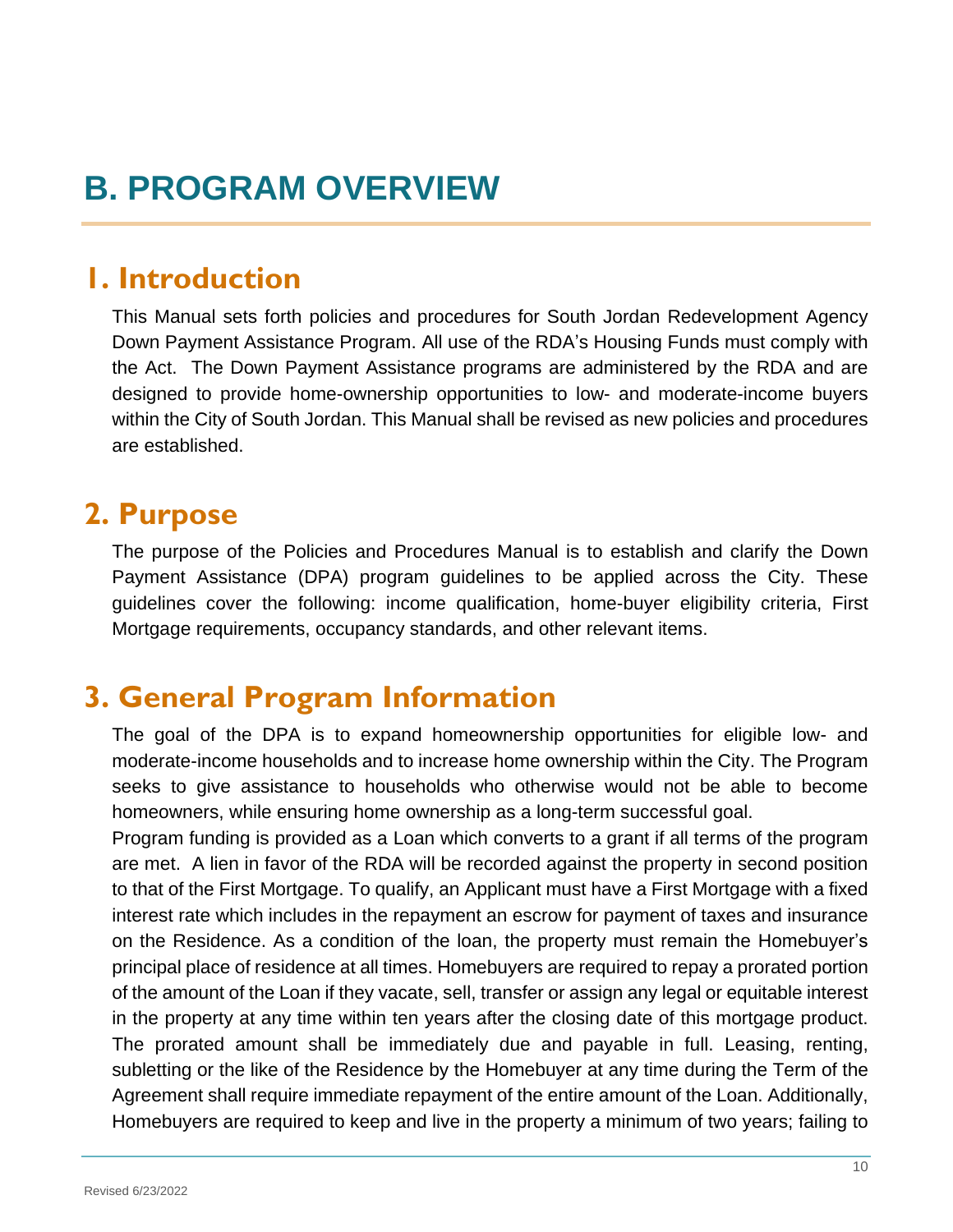do so will require them to pay a penalty of \$5,000 in addition to any repayment required. Individuals or families who desire to purchase an eligible property may apply for DPA funds after they have been pre-qualified by a first-mortgage lender. A home owner cannot apply for DPA funds after the first mortgage loan has been closed. DPA funds cannot be provided to a homeowner who is refinancing an existing mortgage or land contract. All properties are subject to inspection for minimum life and safety standards. All homes built prior to 1978 may be subject to meeting lead-based paint safety requirements.

### <span id="page-10-0"></span>**4. Additional Definitions**

As used in this Manual and other literature and forms, the words and terms listed below are defined as follows and are in addition to the terms defined in DPA Policy 2.0 (see Section 1 above).

**Affordable:** In reference to housing costs, this means that the financial obligation can be paid by the person or household, along with all other financial responsibilities of that person/household, without endangering the financial stability of the person/household.

**Anticipated Annual Gross Income:** The total income of a household including all working persons 18 years of age and older, which is calculated for the 12-month period following the date of determination of income.

**Applicant:** Any person who applies for Down Payment Assistance (DPA) for any of the programs administered by the RDA. This term may be used interchangeably with "Buyer."

**Borrower:** A successful Applicant who receives a DPA Loan.

**Certification:** A written statement of fact filed in connection with DPA programs administered by the RDA attesting that the information provided has been verified as true, correct, and complete, and subject to penalties of perjury.

**City:** The City of South Jordan

**Closing Date:** The date when the Borrower(s) signs the DPA Program Agreement and other required documents.

**Co-Applicant:** A person who joins the Applicant in applying for the DPA. Spouse/Partners must be included as Co-Applicants even if they do not appear on the loan.

**Complete Application:** The form provided by the RDA, completed by the Applicant, with all requested attached information.

**Debt to Income (DTI):** A measure (percentage) that compares Borrowers' total debt payments (including house payments, student loans, credit cards, gas and store cards, and any other consumer-debt payments) to the monthly income they generate. This calculation gives the RDA an idea of how likely it is that the Borrowers will repay the financing obtained to purchase their home. This term is also known as "back-end ratio."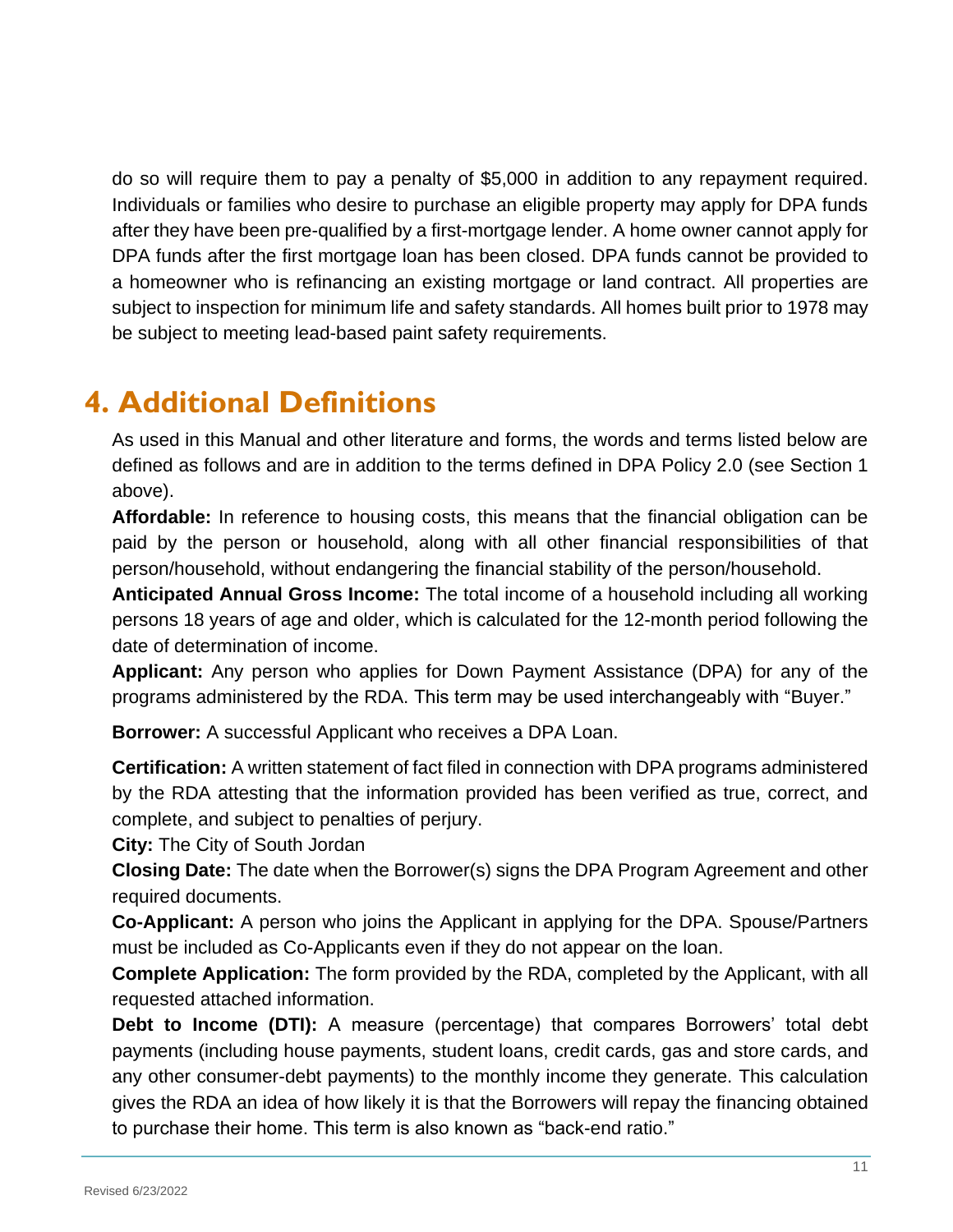**Disabled:** An individual, single, head of household, or spouse who has a disability as defined in Section 223 of the Social Security Act or in Section 102(5) of the Developmental Disabilities Services and Facilities Construction Amendments of 1970.

#### **Displaced Homemaker:**

Is a divorced adult 18 years old or older; and

Has not worked full time for a full year in the labor force for a number of years, but has during such years worked primarily without remuneration to care for the home and family; and

Is unemployed or underemployed and is experiencing difficulty in obtaining or upgrading employment; and

While married, owned a home with his/her spouse and in the divorce settlement the residence was awarded to the spouse or required to be sold.

**Drug-Related Criminal Activity:** Drug trafficking or illegal use, or possession for personal use, of a controlled substance (as defined in section 102 of the Controlled Substances Act (21 USC 802)).

**Economic Hardship:** A drastic reduction or loss of income caused by the loss of employment, serious or chronic illness or health conditions, and/or similar, verifiable circumstances. Reduction of value of the home and inability to sell will also be considered.

**Eligible Homebuyer:** An individual (and his or her Spouse/Partner) that meet applicable criteria specific to the DPA program funding.

**Eligible Property:** Real property located within the City, which also meets additional criteria relative to the DPA program.

#### **First Mortgage:**

A mortgage or loan which is secured by a first lien position, taking priority over all other liens; and

An extension of credit for which a Deed of Trust is recorded and the proceeds of which are used to finance the purchase of an eligible property which meets the requirements set forth in this Manual.

**Gross Annual Income:** The anticipated total annual income, before deductions, from all sources received by an individual or household (even if temporarily absent) and received by each additional member of the household over 18 years of age, including all net income derived from assets for the 12-month period following the effective date of the initial determination of income.

**Household Member:** All individuals who will live in the house purchased with down payment assistance. All individuals must be listed in the section "Household Composition" of the Completed Application.

**Housing Expense Ratio (HER):** A measure (percentage) that compares Borrower's gross monthly income to their housing expenses. The housing expense measure includes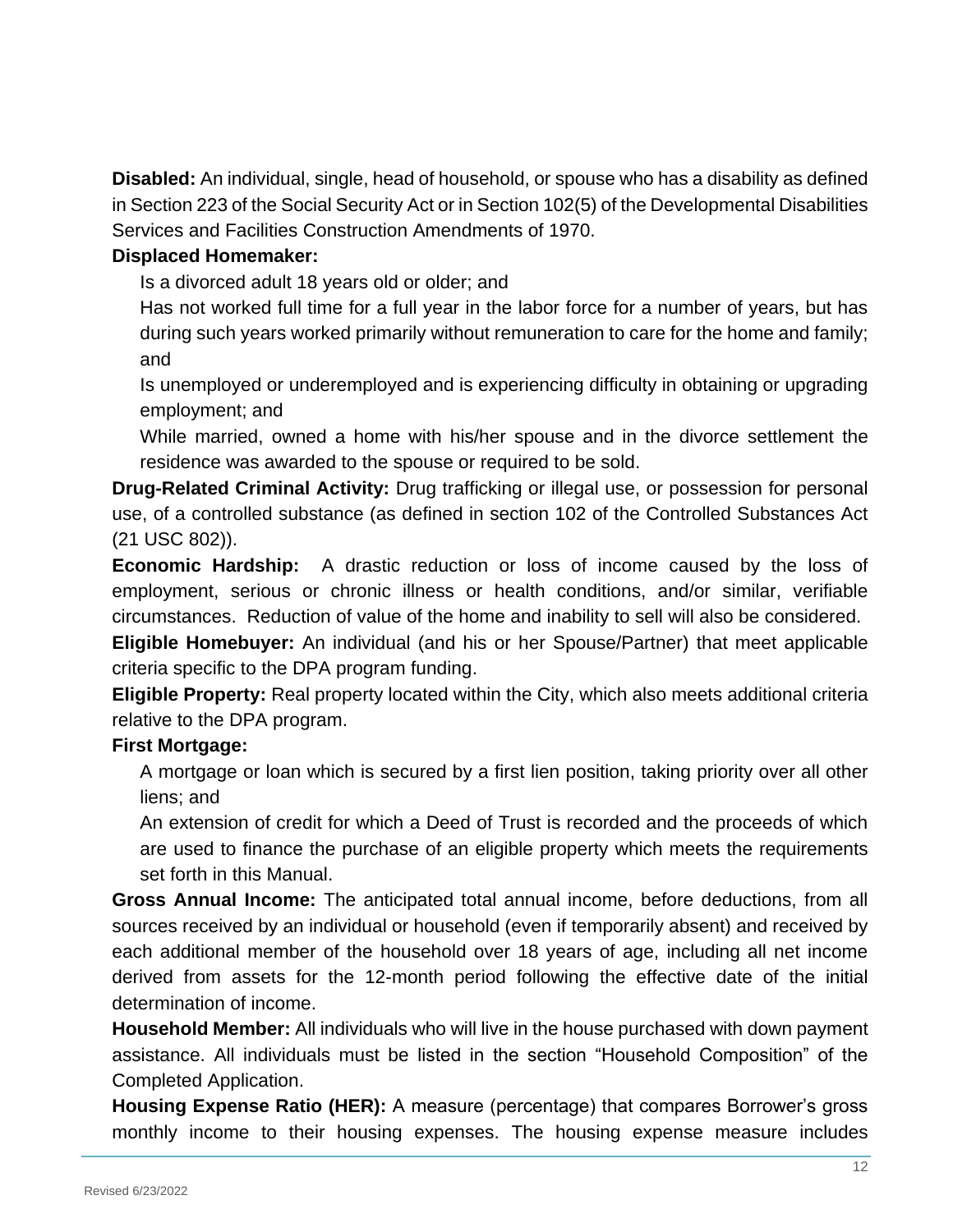mortgage principal and interest payments, property taxes, hazard insurance, and mortgage insurance costs. This term is also known as the "front-end ratio."

**Lender:** An organization which provides financing for the acquisition of eligible properties in accordance with the provisions of this Manual.

**Loan**: The Housing Funds paid by the RDA to a successful Applicant.

**Loan to Value (LTV):** A risk assessment ratio calculated by comparing the appraised value of the property to the total mortgage debt on the home (including the DPA).

**Low- and Moderate-Income Household:** Persons and families whose income does not exceed the qualifying limits as established by HUD and amended from time to time. Such limits are defined as 80% of the area median income as adjusted for household size and revised annually.

**Liquid Assets:** The total amount of funds that are in the form of cash or can quickly be converted to cash. These include: (1) cash, (2) demand deposits, and (3) time and savings deposits.

**Ownership Interest:** Any of the following interests in residential property:

Fee simple estate with right of survivorship

Joint tenancy

Tenancy in common

Ownership does not include a remainder interest, a lease with or without an option to purchase or any interest acquired on the execution of the purchase contract.

**Owner-Occupied Residence:** A dwelling intended and used for occupancy by one household which is the owner of the property.

**Purchase Price:** Amount for which the purchased home will be sold.

**Principal (Primary) Place of Residence:** The home where you spend the majority of your time, a minimum of 51% of the time. This is not the only test; other factors that will be relevant to the determination include, but are not limited to:

The address on your valid driver's license;

Your place of employment (city, state);

Where your immediate family lives;

The address you use to file your federal and state income tax return;

Where you are registered to vote;

The property where you claim your homeowner's property tax exemption (many states and counties allow for the payment of property taxes on your principal residence);

The mailing address you use for general mail, bills, cell phone statements, and other general bills (utility bills do not necessarily establish residency);

Where you maintain your bank accounts, brokerage statements, and other banking or financial relationships, i.e. credit cards, etc.;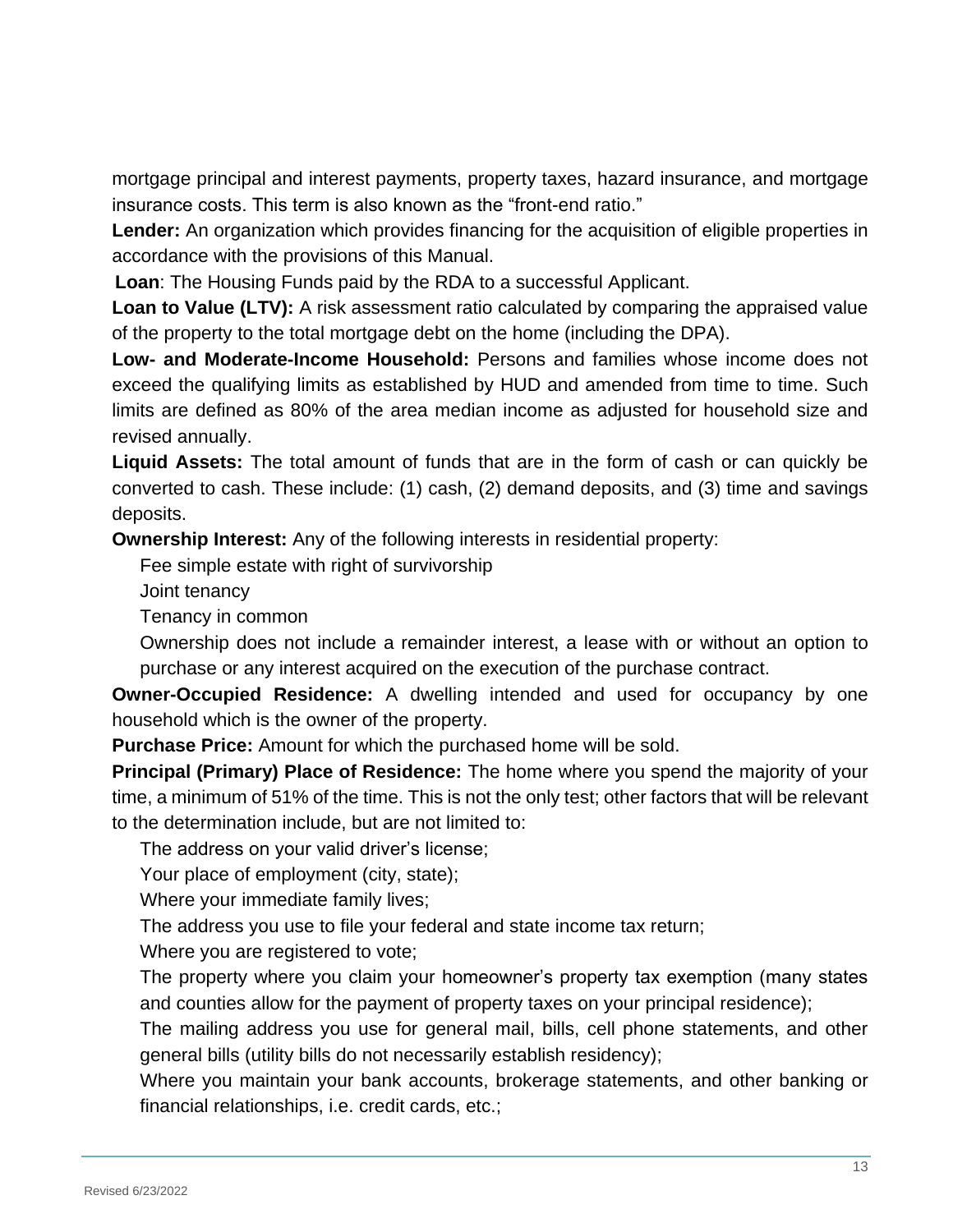Where you maintain social memberships, such as health and/or country clubs, religious affiliations, etc.

All facts and circumstances will be considered when making the determination.

**Spouse/Partner:** Includes two persons who are legally married, in a common law marriage, or reside together in a marriage or domestic partner type relationship.

**Term:** Ten-year period of agreement between the buyer and the RDA. Also referred to as "full-term."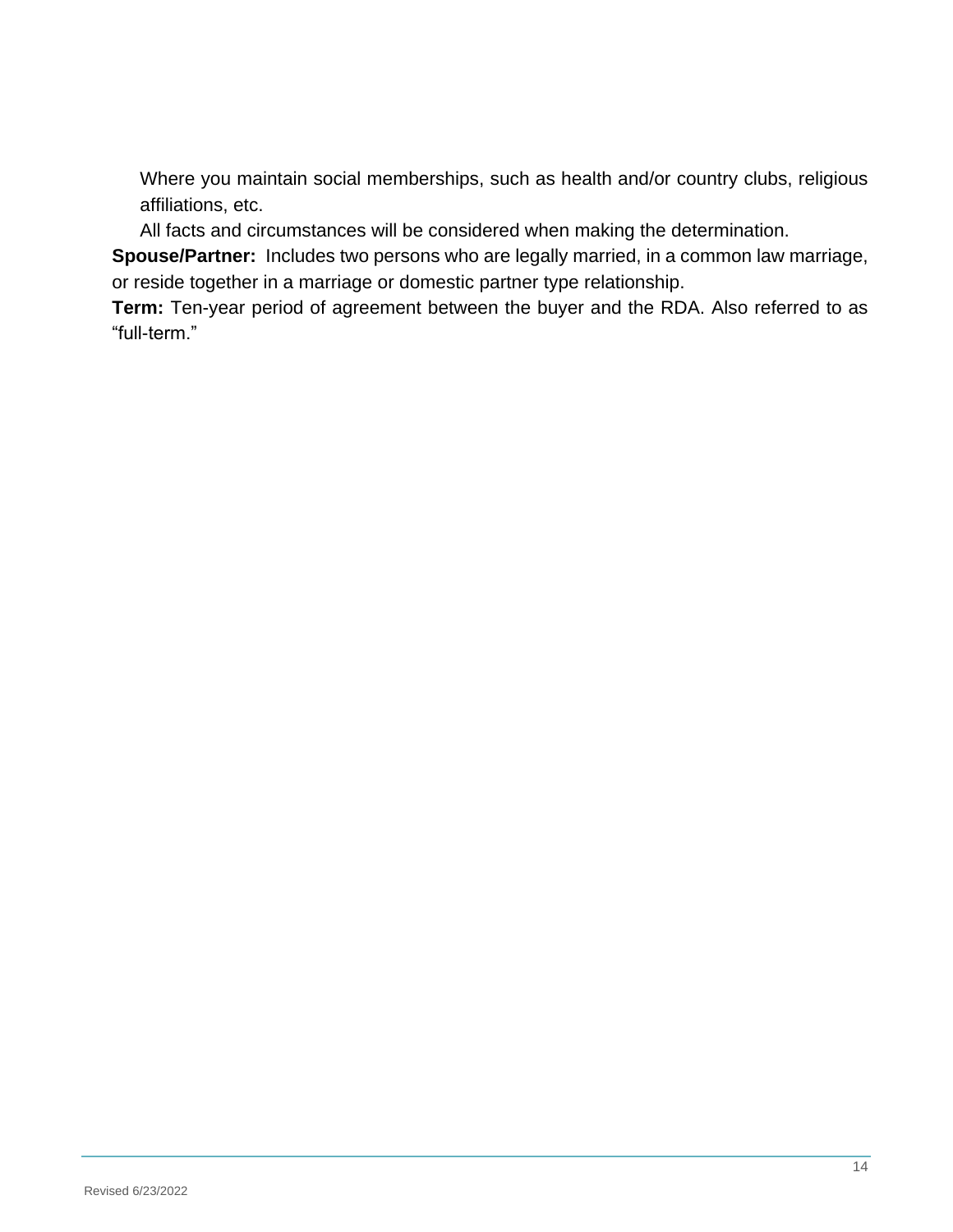# <span id="page-14-0"></span>**C. APPLICATION PROCESS**

- 1. The Applicant must have a pre-approval for a first-mortgage loan from a lender of his/her choice. DPA is not available for use with refinancing of existing mortgages.
- 2. An eligibility review and loan qualification will be performed to ensure that the Applicant meets the requirements of the program. Loans are made available on a first-come, firstserved basis, as determined from date a Complete Application is received. When all available program funds have been tentatively committed, Applications may no longer be accepted.
- 3. Potential Homebuyer must deliver a Complete Application for the DPA along with all the listed documentation in the Application's checklist. An incomplete Application package will not be processed. The Complete Application package includes, but may not be limited to:
	- a. Completed and signed Application;
	- b. Signed agreement;
	- c. Copies of Federal Tax Returns for the immediately preceding three years;
	- d. Proof of income: Copies of paystubs for the immediately preceding three months for all working household members over 18 years of age. Statements for all other types of income must also be submitted for the last three months, including but not limited to wages, commissions, tips, bonuses, interest, social security, self-employment income, pension/retirement, unemployment, workers compensation, child support/alimony, adoption credits, etc.
	- e. Copies of bank statements for the previous three months (all checking, savings, and investments must be included regardless of current balance);
	- f. Home Ownership Class certificate or receipt indicating course has begun;
	- g. Loan pre-approval letter from lender (dated within the last 30 days);
	- h. Documentation for all debts, showing outstanding amount and terms, including but not limited to credit card statements, loan balances, etc.;
	- i. Proof of identity: birth certificate, driver's license, US-issued passport or permanent resident card for all household members plus Social Security Cards. Scanned copies are okay.
- 4. RDA Staff will make an eligibility determination that the Applicant meets the minimum qualifications for the program and will advise the Applicant and lender no later than 15 business days after receiving the Complete Application. This eligibility determination includes: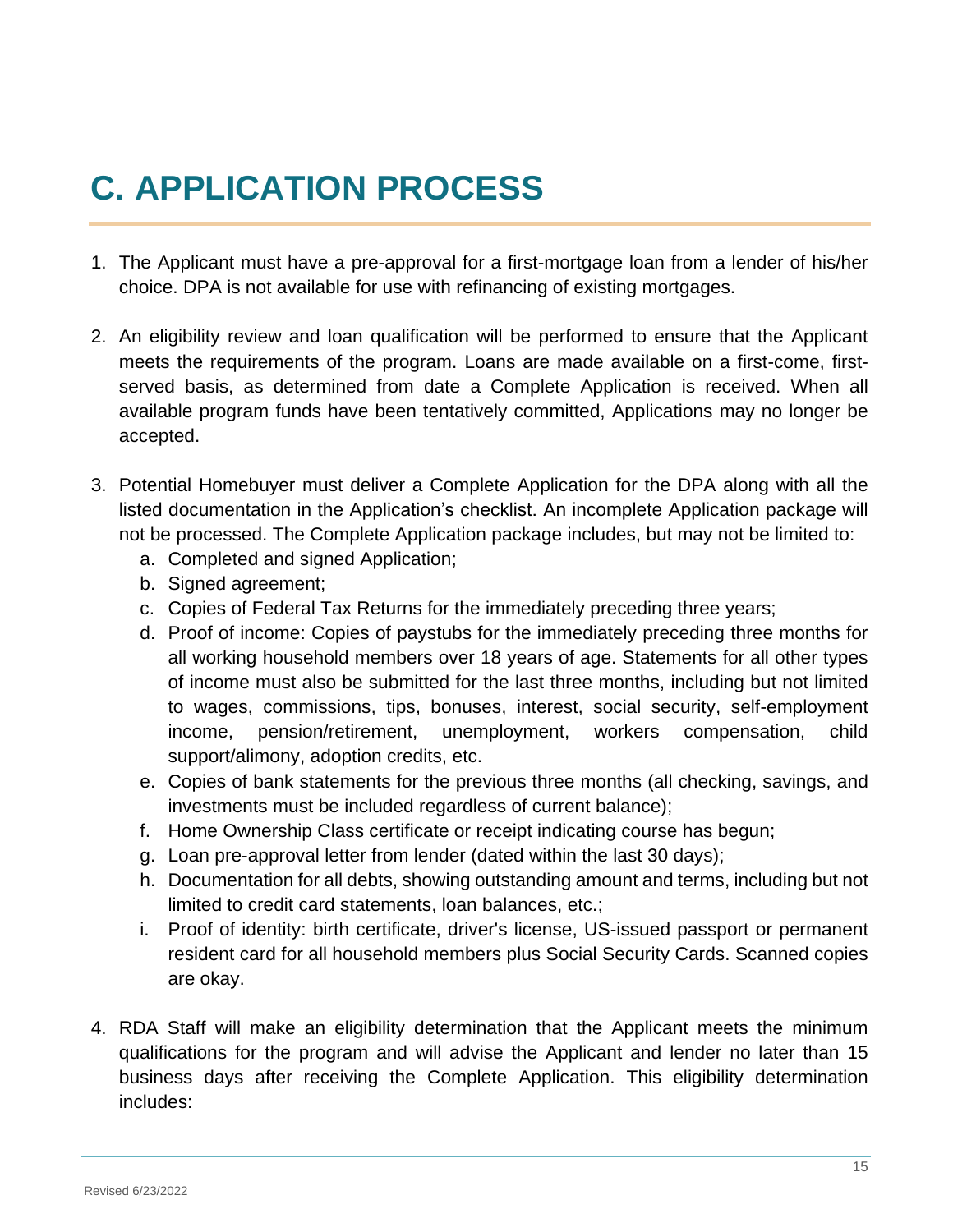- a. Verification of household income eligibility, including debt-to-income and housingexpense ratios;
- b. Verification of household liquid assets (must be under \$15,000 after closing);
- c. Background checks for all household members over 18 years of age;
- d. Property is an eligible type and is located within an eligible area.
- 5. Once eligibility determination is verified and completed, RDA staff will contact the firstmortgage lender and request the following documentation and any additional documentation as appropriate to determine qualification to receive the loan:
	- a. First Mortgage Application (HUD-1003 form);
	- b. Loan Estimate (LE);
	- c. Verification(s) of Employment (VOE);
	- d. Credit Reports (**Mid credit score must be 650 or higher**);
	- e. If the home is under contract, the following must also be submitted:
		- i. Real Estate Purchase Contract (REPC), including seller's disclosure form;
		- ii. Appraisal;
		- iii. Preliminary Title Report or Commitment for Title Insurance (PR) for Down Payment Assistance;
		- iv. Standard Flood Hazard Determination Form; and
		- v. Home inspection report
- 6. When the eligibility determination and loan qualification is verified and completed, the loan will be submitted to the DPA Approval Committee for review and approval.
- 7. RDA Staff may send a conditional approval to the Applicant/Homebuyer, copying the firstmortgage lender, if the inspection report is not finalized and/or the appraisal has not been received by the RDA staff, or the Applicant does not yet have a home under contract. The conditional approval letter will state that a final approval is necessary and will be issued when a home is under contract and the REPC, PR, flood hazard determination form, inspection report, and appraisal are received. The Homebuyer has 90 days from the date of conditional approval to have a contract signed for purchase of a home. Once these items are received, the RDA Staff will send a "Final Approval" letter to Homebuyer, copying the first-mortgage lender, indicating the maximum loan amount for which the Applicant/Homebuyer is qualified and the loan terms. The letter will reiterate that the property must remain the Homebuyer's principal residence.
- 8. Upon notification of Final Approval by the first mortgage lender, the lender must inform the RDA which title company will be closing the loan. RDA Staff will send an instruction letter informing the title company that the RDA will transfer the DPA funding directly to them.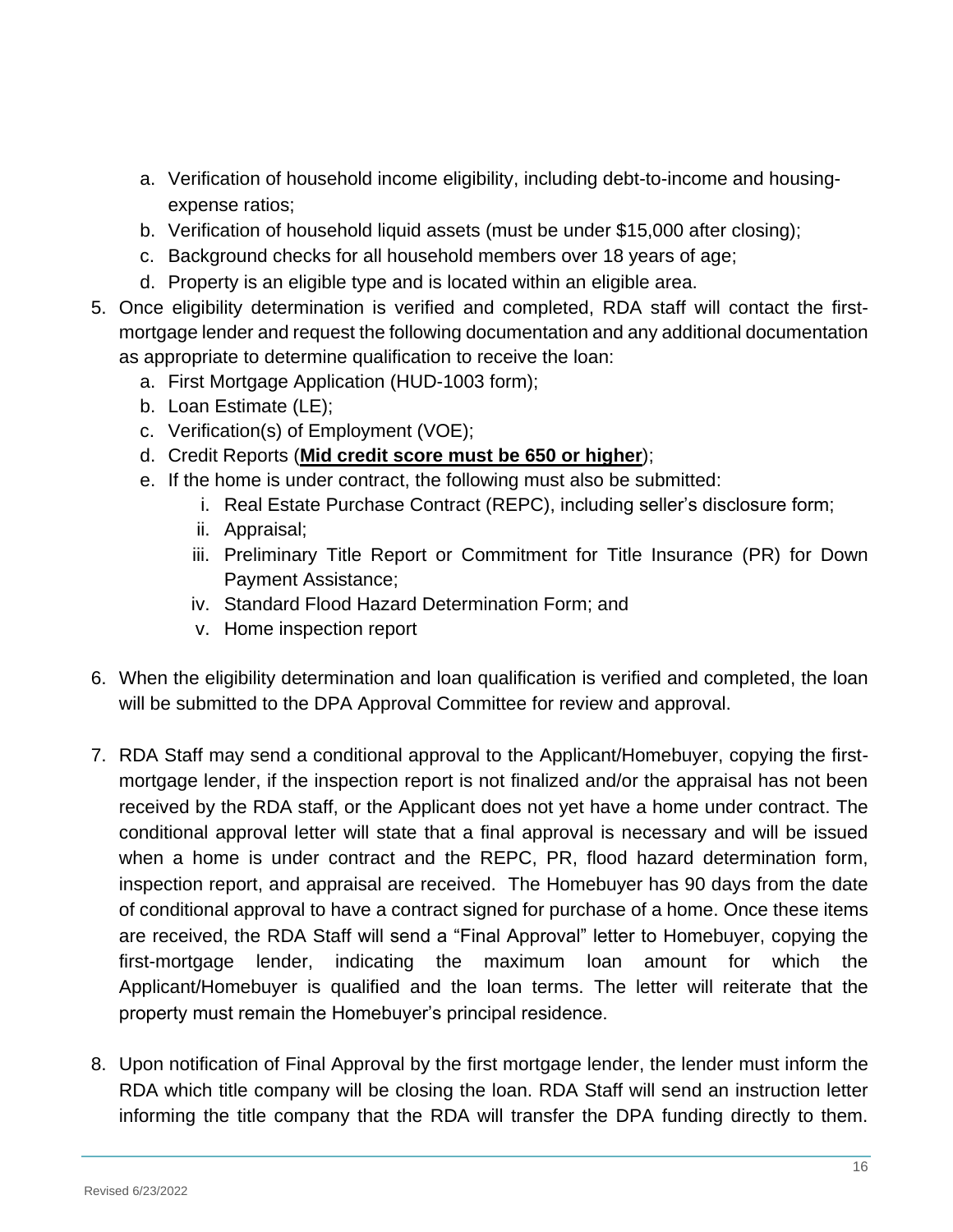Careful coordination is a must to ensure timing for funding of the DPA. The letter will include the following instructions and request of documents:

- a. A Preliminary Title Report (PR) must be ordered for the loan in the amount of the DPA. The buyer must pay for the PR at the first-mortgage closing. The Loan from the DPA must not be used to cover that cost.
- b. The Homebuyer cannot receive any cash back from the purchase, including Earnest Money Deposit (EMD).
- c. Homebuyer is required to invest a minimum of \$1,000 in the purchase of the home before any DPA funds can be used.
- d. A signed copy of the Closing Disclosure must be submitted to the RDA to verify that the DPA funds and the title policy charge have been correctly included.
- e. Submit wiring instructions to the RDA; payment is made only to the Title Company which holds the Loan in escrow until funding is finalized.
- f. RDA Staff will contact the title company to request recording information from the first mortgage which must be included in RDA's Notice of Lien.
- g. After RDA Staff has received the requested documentation from the title company:
	- i. RDA Staff prepares Notice of Lien;
	- ii. After execution of the final agreement, RDA Staff requests City's finance department to wire funds to the title company that is closing the first mortgage;
- h. Upon successful recordation of RDA DPA Notice of Lien, RDA Staff will send a copy of the recorded Lien and request the issuance of the title insurance policy to the Applicant.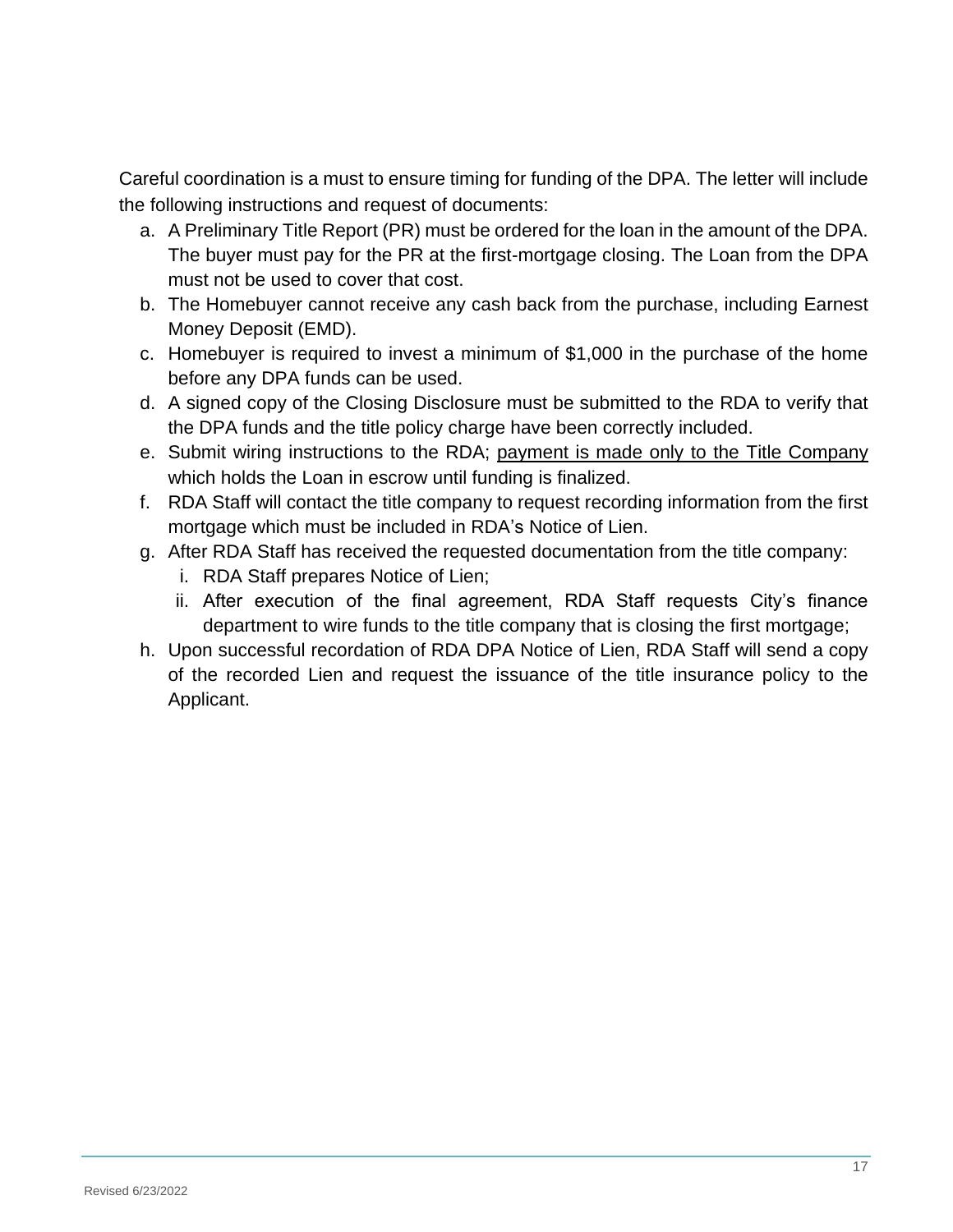# <span id="page-17-0"></span>**D. ADMINISTRATIVE POLICIES**

The South Jordan RDA reserves the right to evaluate and underwrite Applicant/Homebuyer(s) eligibility based on the following criteria in a manner consistent with the intent and purpose of the Down Payment Assistance Program (DPA) and Utah Code Title 17C the "Limited Purpose Local Government Entities - Community Reinvestment Agency Act." No Housing Funds may be used or expended in violation of the Act.

### <span id="page-17-1"></span>**1. Applicant/Borrower Eligibility and Responsibilities**

A. Age Requirement

Applicant(s) must be at least 18 years of age or older.

B. Eligible Homebuyer Certification

Except under an approved economic hardship and/or a displaced homemaker, present ownership interest shall disqualify an Applicant from eligibility. The following shall constitute a present ownership interest:

- a. A fee simple interest;
- b. A joint tenancy, tenancy in common, tenancy in the entirety, or community property interest;
- c. The interest of a tenant-shareholder in a cooperative;
- d. A life estate;
	- i. A land contract (i.e. a contract pursuant to which a possession and the benefits and burdens of ownership are transferred even though legal title is not transferred until some later time; and
	- ii. An interest held in trust for the Applicant (whether or not created by the Applicant) that would constitute a present ownership interest if held directly by the Applicant.
- C. Positive Identification
	- a. Proof of identity must be shown for all household members who will reside in the property for which DPA is requested. For security purposes, faxed or copied documents are not accepted unless approved by RDA staff. All original documents provided to the RDA will be returned to the Applicant. Any name variation from source documentation must be accompanied by legal authorizing documents identifying the updated information (marriage, divorce or court order).
	- b. Identity and Legal/Lawful Status Verification (must provide one):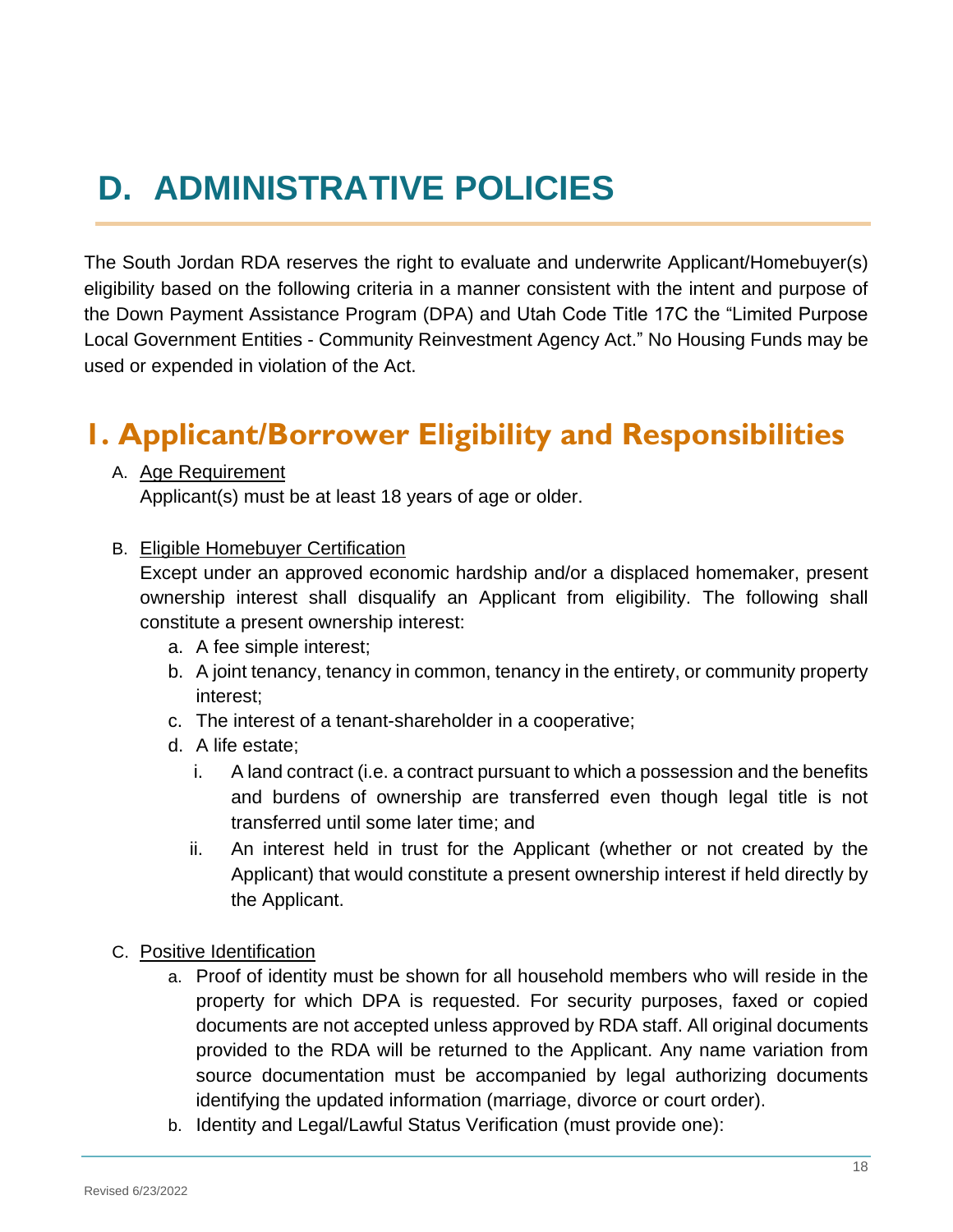- a. Valid unexpired Utah Driver's License or other State issued ID;
- b. Valid unexpired U.S. passport or passport card;
- c. Birth Certificate (household members under the age of 18); or
- d. Permanent Resident card.
- c. Social Security Verification (must provide one):
	- a. Social Security card issued by the U.S. government that has been signed and has not been laminated; or
	- b. If the Social Security card is not available, the Applicant may present one of the following documents which contain the Applicant's name and SSN:
		- i. W-2 Form;
		- ii. SSA-1099 Form;
		- iii. Non SSA-1099 Form;
		- iv. Pay stub showing Applicant's name and SSN; or
		- v. Letter from the Social Security Administration indicating ineligible to obtain a Social Security Number as a result of their legal/lawful presence status.

#### D. Credit Scores, Reports, and Title Holders

To meet underwriting criteria, credit reports will be required and evaluated to determine credit worthiness for both Head of Household and Spouse/Partner. The determination is effective for the DPA even if Spouse/Partner is not included in first mortgage.

Frequently, lenders use a three repository merged credit report (TRMCR) to determine a mid-credit score. These reports include scoring information from three different agencies: TransUnion, Equifax and Experian. The RDA will use the lowest mid credit score of the applicant and co-applicant (if applicable) as it evaluates credit worthiness from Applicant(s). Scores of 649 and below will result in an automatic denial of the Applicant. The mid credit score will also be used to determine if conditional exceptions to the debt ratio apply.

Credit reports will also be required from other household members over 18 years of age whose income is required to make the loan feasible and meet underwriting criteria and/or to qualify for the DPA Loan or any superior lien interest. Designated Head of Household and Spouse/Partner must be on title for the RDA assistance.

#### E. Debt Ratios

Monthly Housing Expense Ratio (HER), or front-end ratio: The mortgage payment, including HOA fees, escrows for taxes and insurance, cannot exceed 33% of Applicant's gross monthly income if their mid credit score is 650-699, and cannot exceed 35% if their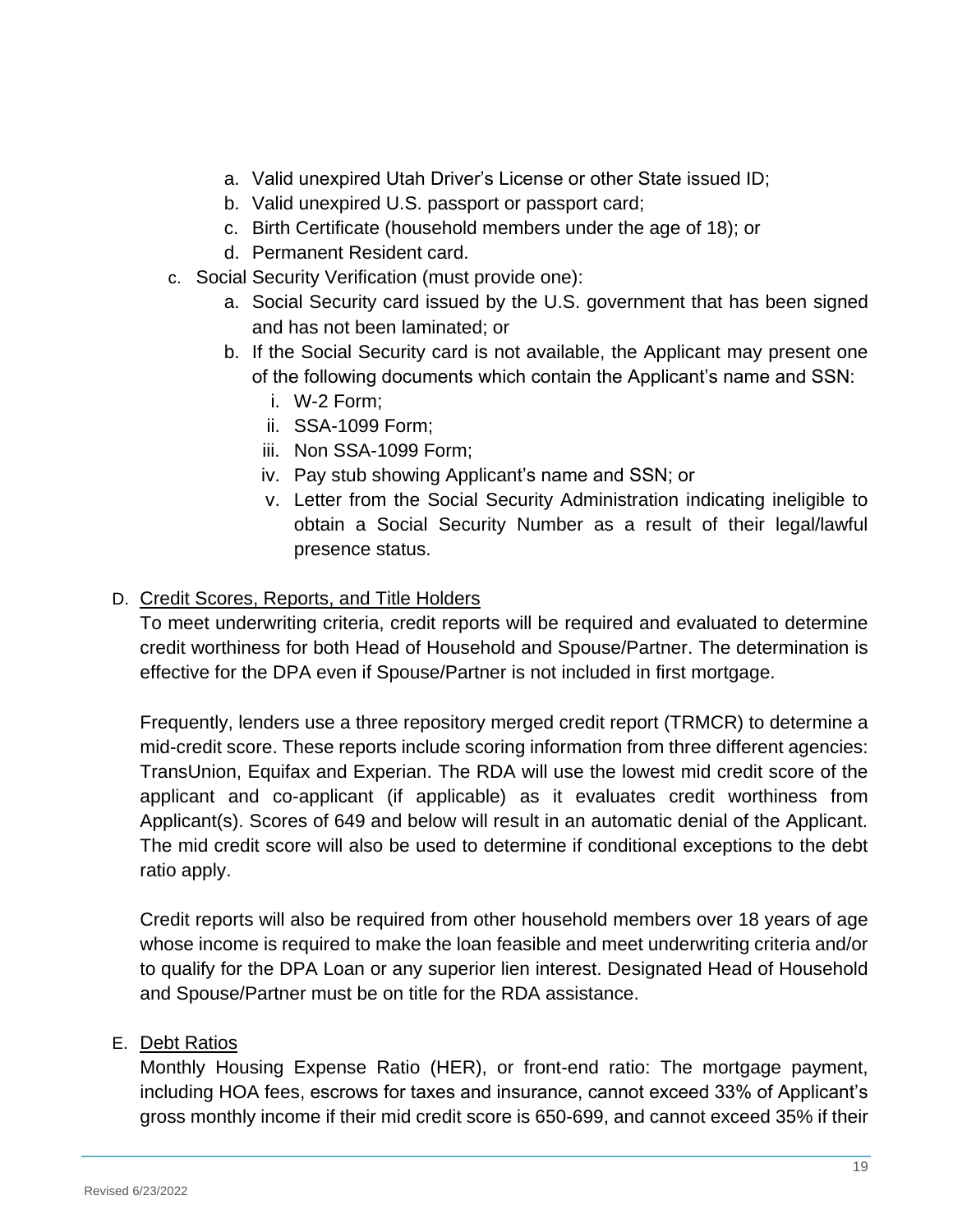mid credit score is 700 or higher. Applicant's total monthly fixed debt-to-income ratio (DTI) cannot exceed 43% of Applicant's gross monthly income if their mid credit score is 650- 699 and 45% if their mid credit score is 700 or higher. Any Applicant whose DTI exceeds the established limits must reduce their ratios before they will be eligible to receive the DPA Loan. The amount a person can receive is up to 7.5% of the purchase price, not to exceed \$20,000.

#### **BASE REQUIREMENTS**

| <b>Credit Score</b> | <b>Maximum Qualifying Ratios % (HER/DTI)</b> |  |  |  |  |
|---------------------|----------------------------------------------|--|--|--|--|
| 650-699             | 33/43                                        |  |  |  |  |
| 700 and Above       | 35/45                                        |  |  |  |  |

**Conditional Exceptions** to the above ratios may be considered if any of the following apply:

#### **CONDITIONAL EXCEPTIONS**

| <b>Credit Score</b> | <b>Maximum</b><br><b>Qualifying Ratios</b><br>% (HER/DTI) | <b>Acceptable Compensating Factors</b>                                                                                                                                                                                                                                                    |  |  |  |
|---------------------|-----------------------------------------------------------|-------------------------------------------------------------------------------------------------------------------------------------------------------------------------------------------------------------------------------------------------------------------------------------------|--|--|--|
| 650 and Above       | 40/47                                                     | <b>One</b> of the following:<br>Verified and documented<br>cash<br>reserves (minimum of \$1,000 and no<br>more than \$15,000);<br>Minimal increase in housing payment<br>(no more than \$100 or 5%); or<br>Residual income (minimum of 20% of<br>Gross Income according to RI calculator) |  |  |  |
| 650 and Above       | 43/43                                                     | No discretionary debt<br>(for example: credit card debt)                                                                                                                                                                                                                                  |  |  |  |
| 650 and Above       | 43/50                                                     | <b>Two</b> of the following:<br>Verified and documented<br>cash<br>reserves (minimum of \$1,000 and no<br>more than \$15,000);<br>Minimal increase in housing payment<br>(no more than \$100 or 5%); or<br>Residual income (minimum of 20% of<br>Gross Income according to RI calculator) |  |  |  |

**Loan to Value not to exceed 103%.**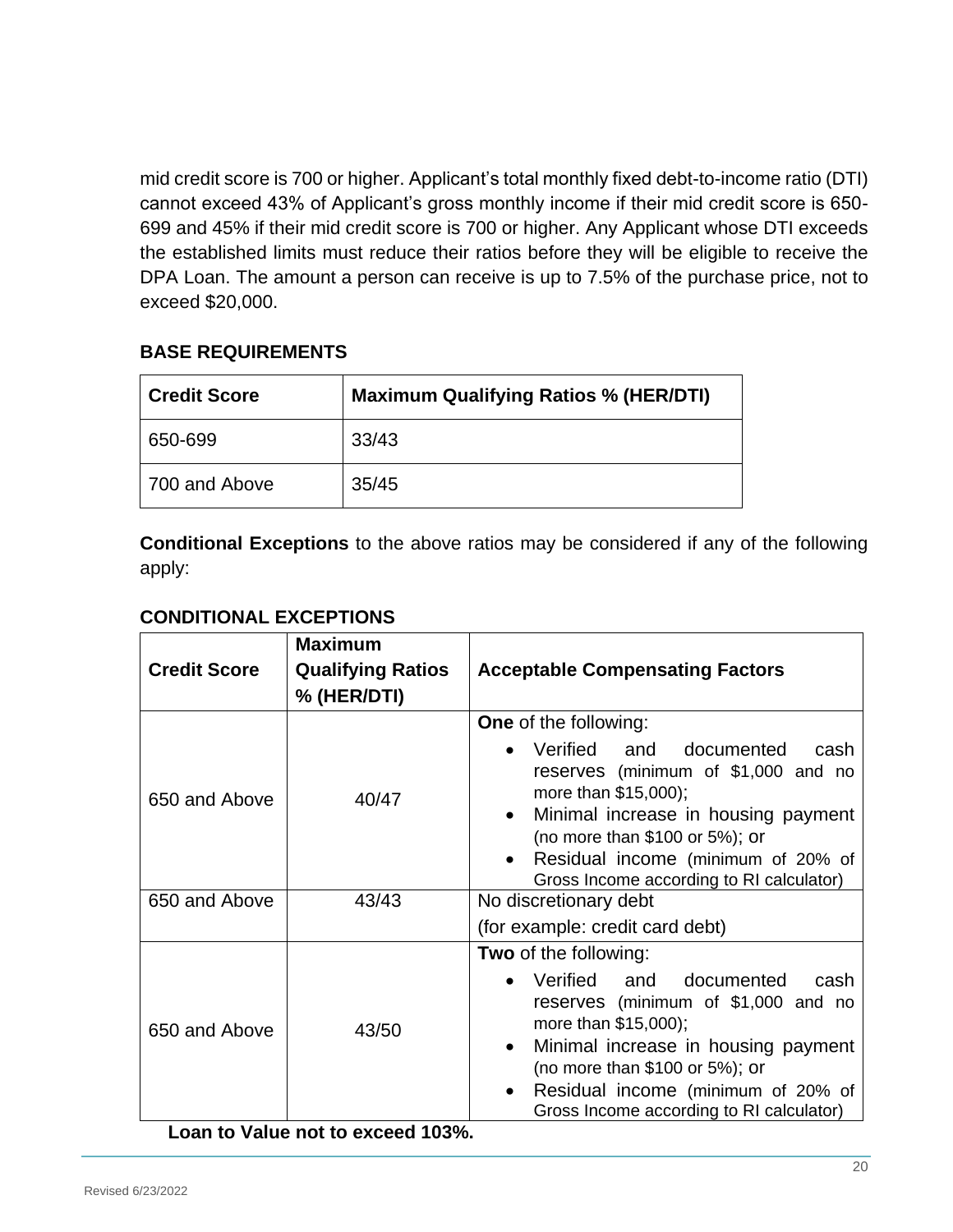Further exceptions may be considered for applicants with credit scores above 740. Financial counseling may be required to obtain exceptions. Any exceptions granted must be documented in writing by DPA staff and approved by the Executive Director of the RDA or designee.

#### F. Guarantors

Applicant(s) must meet credit and underwriting criteria established by the South Jordan RDA, and must be able to qualify for the DPA on their own credit history. The Program does not allow for co-signers that will not be owner-occupants of the house being purchased.

#### G. Applicant Contribution

Applicant(s) shall make a cash contribution toward the down payment and closing costs of at least \$1,000. A maximum of \$20,000 of the Applicant's own funds may be contributed toward the purchase of the property. Down payment, closing costs subsidies available to Applicant(s) as gifts from relatives, seller-paid closing costs, employer assistance, other government subsidies, church assistance, etc. are acceptable and allowed as long as they do not exceed the \$20,000.

#### H. Homeowner Education

Prior to closing, Applicants will be required to participate in a homeowner's education class designed to assist new homeowners. The RDA will only accept certificates of completion from approved homeowner education course providers. (See appendix A for a list and contact information of approved homeowner education providers). Applicants who have begun but not yet finished the course may be conditionally approved but must submit completion certificate before closing. The purposes of this requirement are:

- a. To enable the Applicant to understand the responsibilities that accompany participation in the South Jordan RDA's Down Payment Assistance program;
- b. To enable the Applicant to understand the home buying process;
- c. To enable the Applicant to understand and prepare to assume homeownership responsibilities and tasks;
- d. To develop an understanding of homeownership with a goal of promoting feelings of self-respect, pride, and community responsibility.

#### I. Homeowner Tax and Insurance Requirements

Applicant shall agree to have taxes and homeowner's insurance escrowed as part of the first mortgage monthly payment. Insurance must be in an amount acceptable and comparable to the value of the home and covering all existing buildings and structures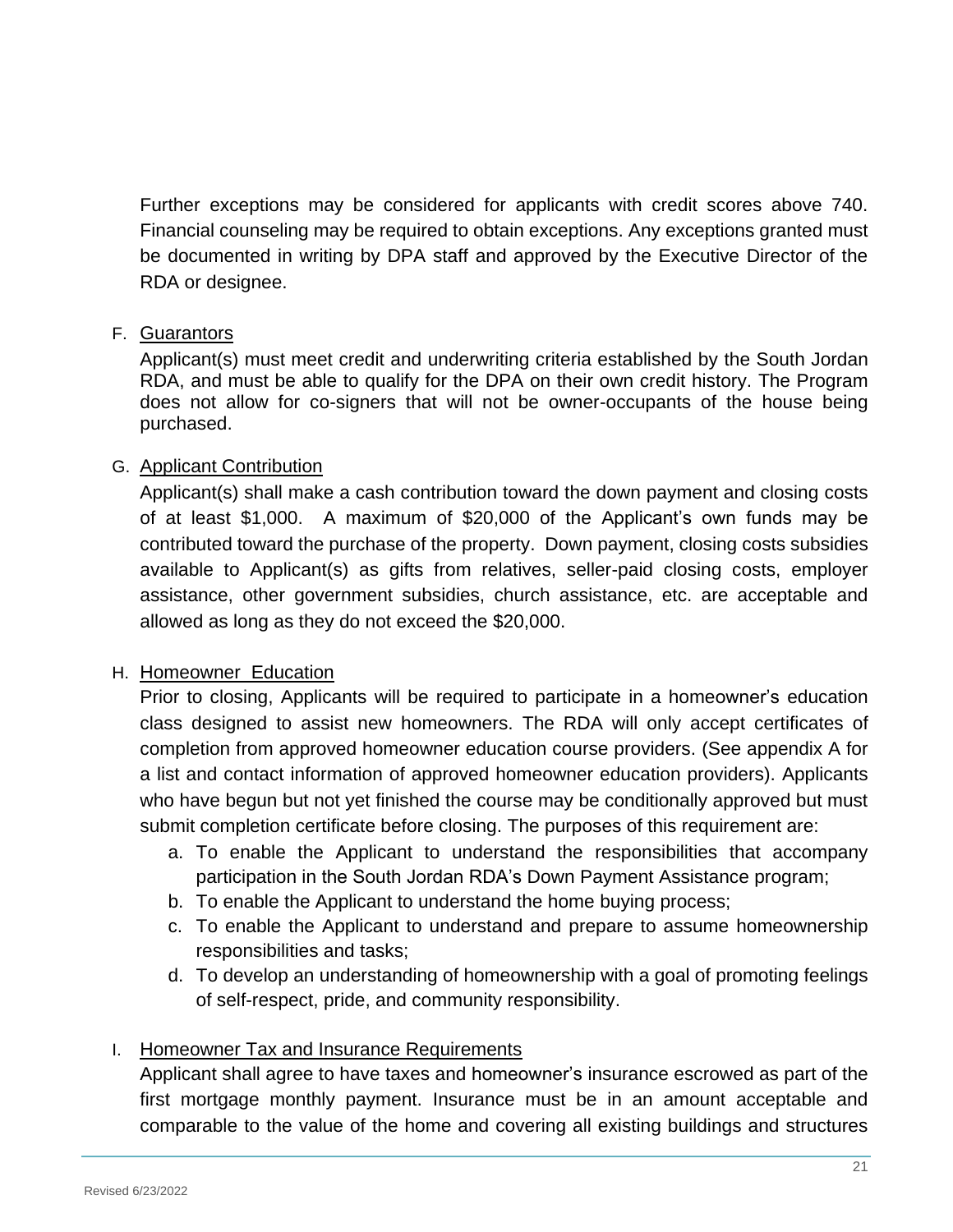present on the property, as determined by the first mortgage lender. The South Jordan Redevelopment Agency shall be listed as a Lien Holder on all property damage policies with usual loss payable to Mortgagee.

#### J. Household Assets

Applicant's total household liquid assets after closing shall not be more than \$15,000 in excess of the Applicant's required minimum \$1,000 contribution toward the purchase of the property. Liquid assets include:

- a. Savings accounts;
- b. Checking accounts;
- c. Stocks, bonds, savings certificates, money market funds and other investment accounts, not including retirement accounts;
- d. Lump-sum receipts such as inheritances, capital gains, lottery winnings, insurance settlements and other claims; and
- e. Cash value of trusts available to household members.

#### K. Household Income

The RDA will use the annual income definition found at 24 CFR Part 5 to determine program eligibility. The Part 5 definition of annual income is the gross amount of income of all household members over the age of 18 that are anticipated to be received during the coming 12-month period. This definition also states that income of minors or live-in aides will not be included.

- a. **Gross Amount**. For those types of income counted, gross amounts (before any deductions have been taken) are used;
- b. **Income of all adult household members**. The Part 5 definition of annual income contains "inclusions"—types of income to be counted—and "exclusions"—types of income that are not considered (for example earned income of minors);
- c. **Anticipated to be received**. The Part 5 annual income is used to determine eligibility and use a household's expected ability to pay, rather than past earnings; and
- d. **Income Verification**. All income must be fully documented and verified. Stated income is not allowed.

#### L. Income Limits

The Down Payment Assistance Program is available on a one-time basis, to low- and moderate-income households and individuals whose gross income does not exceed 80% of the median income level adjusted for family size as determined by HUD for Salt Lake City, UT HUD FMR Area and updated annually. The total household income of an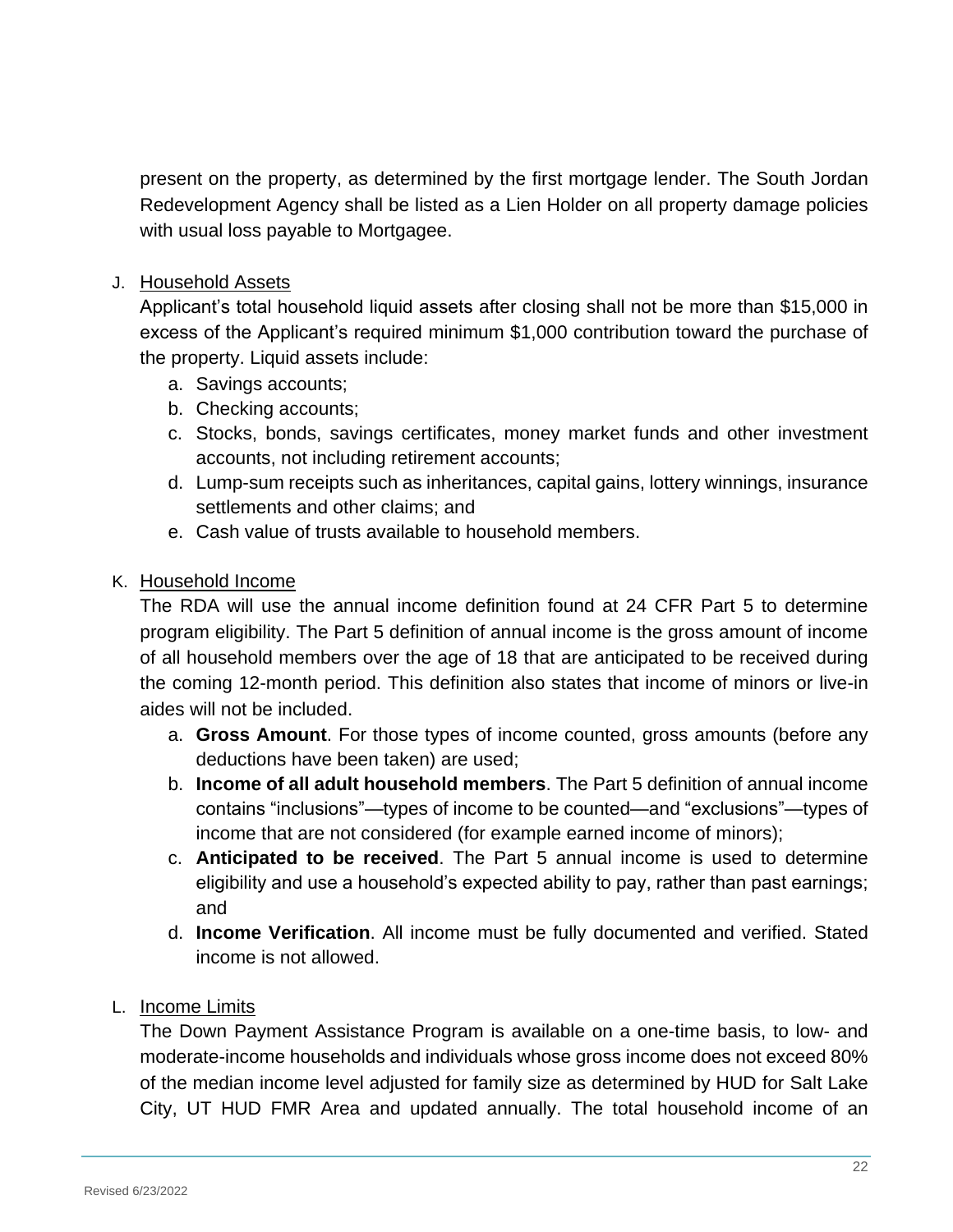Applicant/Homebuyer must not exceed the income limit established for the program or project.

M. Marital Status

Applicants may be single, divorced or married. Applicants with a Spouse/Partner must co-apply for the DPA even if only one of them is obtaining the first mortgage. (A credit check will be performed on all Applicants to determine qualification for DPA Loan. A mid score under 650 for any of the Applicants will result in denial of DPA Loan.)

#### N. Pre-Approved for First Mortgage

Applicant(s) shall be pre-approved for a first mortgage prior to making Application for a DPA Loan.

#### O. Principal (Primary) Residence

Borrower(s) shall agree to occupy the property as their primary place of residence for as long as the DPA agreement is in place but no less than two years from closing date. The DPA **prorated amount** shall be immediately due and repayable in full **at any time** the Borrower(s) does not use the subsidized property as their Principal (Primary) Place of Residence (See section 2.d for the definition).

Leasing, renting, subletting or the like of the Residence by the Homebuyer during the Term of the Agreement (ten years) shall require the repayment of **the full amount** of the Housing Down Payment Assistance Loan to the RDA.

It is the Borrower's responsibility to inform the RDA if they lease, rent, sublet, vacate, sell, transfer, and/or assign any legal or equitable interest in the property. **If Borrowers vacate the property prior to two years from closing date, they will incur a \$5,000 penalty** above and beyond the outstanding DPA repayment amount, which must be paid at the same time the DPA is paid off. **No exceptions will be made for partial time lived in the property that is less than two years from the closing date.**

A Residence that is occupied by the Homeowner through the end of the Term of the Agreement (ten years) shall require no repayment of the Housing Down Payment Assistance upon resale or rental thereafter.

### <span id="page-22-0"></span>**2. Eligible Property**

- A. Properties shall meet all applicable requirements of the DPA Program, including but not limited to:
	- a. **Environmental Clearance**. No portion of the property being purchased with DPA Loan may lie within the 100-Year Flood Plain. This means not only that the structure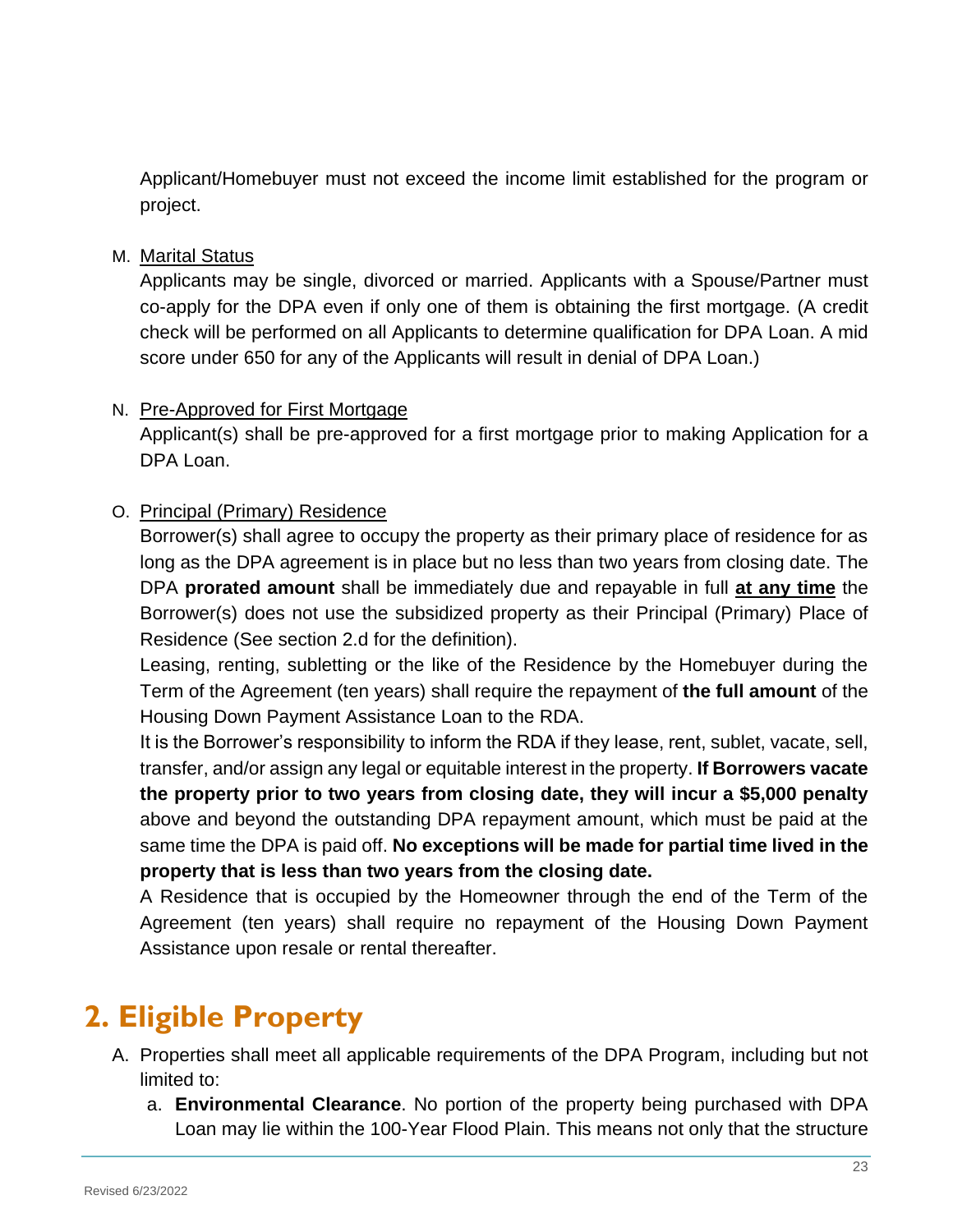may not lie within the designated flood zone(s) but also that no part of the land being financed may lie within the designated flood zone(s).

- b. **Inspections.** A Certificate of Occupancy will be verified by RDA staff and a home inspection report performed by a professional home inspector shall be submitted by the Applicant before final approval of the DPA Loan. If substantial repairs are deemed necessary by RDA Staff, the completion and cost shall be negotiated between buyer and seller. Repairs must be completed prior to closing and occupancy of any property subsidized with DPA Loan. A DPA Loan may be denied if construction on the property has taken place for which no Certificate of Occupancy exists or if repairs cannot be made by the time of the closing and occupancy of the property.
- c. **Location.** Properties must be located within South Jordan City limits.
- d. **Unit Characteristics.** Properties shall be situated on a permanent foundation with a permanent utility hook-up.
	- i. Eligible properties include:
		- Single-family detached property;
		- Single-family detached property with a City approved legal-accessory dwelling unit (as long as part of the unit is owner occupied); and
		- Single-family attached properties (i.e. one half of a twin home or a town home or condominium).
		- ii. Ineligible properties
			- Duplexes or larger multi-unit buildings under single ownership; and
			- Mobile homes.

**Occupancy Status** (prior to purchase). Single-family units are eligible provided the property is vacant, occupied by the existing owner and/or occupied (rented) by the Applicant/Borrower.

- B. **Appraisals.** Utah State licensed appraisers must perform all appraisals, and all appraisals must be dated within six (6) months of closing date. The DPA Loan plus the first mortgage amount cannot exceed appraised value. All appraisals used to determine Fair Market Value must meet the Uniform Relocation Assistance and Real Property Acquisition Policy Act of 1970 (URA) definition of an appraisal (see *49 CFR 24.2(a)(3)*) and the five following requirements (see *49 CFR 24.103(a)(2)*):
	- a. An adequate description of the physical characteristics of the property being appraised (and, in the case of a partial acquisition, an adequate description of the remaining property), including items identified as personal property, a statement of the known and observed encumbrances, if any, title information, location, zoning, present use, an analysis of highest and best use, and at least 5-year history of sales of the property.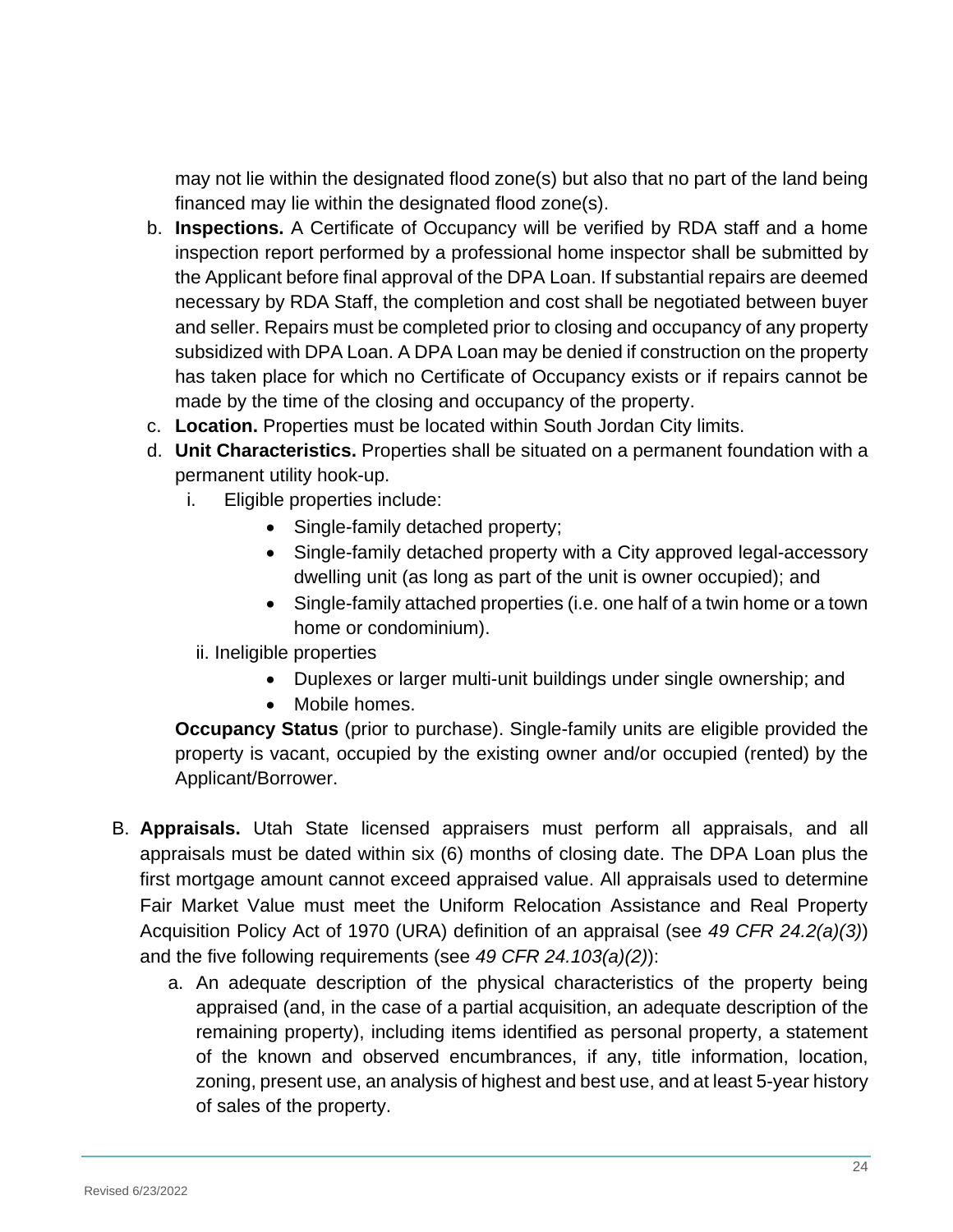- b. All relevant and reliable approaches to value. If the appraiser uses more than one approach, there shall be an analysis and reconciliation of approaches to value used that is sufficient to support the appraiser's opinion of value.
- c. A description of comparable sales, including a description of all relevant physical, legal, and economic factors, such as parties to the transaction, source and method of financing, and verification by a party involved in the transaction.
- d. A statement of value of the real property to be acquired and, for a partial acquisition, a statement of the value of the damages and benefits, if any, to the remaining real property, where appropriate.
- e. The effective date of valuation, date of appraisal, signature, and certification of the appraiser.
- C. **Occupancy.** After closing, the property must be the principal residence of all Applicants and household members which were included in the Complete Application.
- D. **Agreement Period.** Housing purchased with a DPA Loan under the DPA Program must remain the principal place of residence of the Borrower for at least 10 years.
- E. **Seller Responsibilities.** Individuals selling a property in a transaction which is to be assisted with a DPA shall agree to comply with all local requirements as applicable and corresponding to the funding source including the following:
	- a. Inspection/Repairs & Corrections. Seller must make any corrections needed for the property to obtain a Certificate of Occupancy for any construction on the property not covered by such. A DPA Loan cannot be committed until RDA Staff has reviewed and approved an inspection of the property performed by a professional home inspector.

#### F. **Lender Responsibilities.**

a. Scheduling the Closing Date. The Lender shall schedule a closing date no earlier than two (2) days from the RDA Agreement execution date. Lender must notify the RDA of the closing date so that the Agreement execution date can also be scheduled. Failure to notify the RDA could result in a delay in funding. A commitment shall expire 90 days from the date of the Final Approval. A 15-day extension may be requested by submitting a written request to the Program Administrator. The RDA shall make a single subsidy payment to the title company engaged in closing the First Mortgage to the property. If the requested loan amount is in excess of the actual amount needed at closing, the title company will be requested to return the difference to the City at closing. If it is determined by the RDA after closing that the Borrower has not contributed a minimum of \$1,000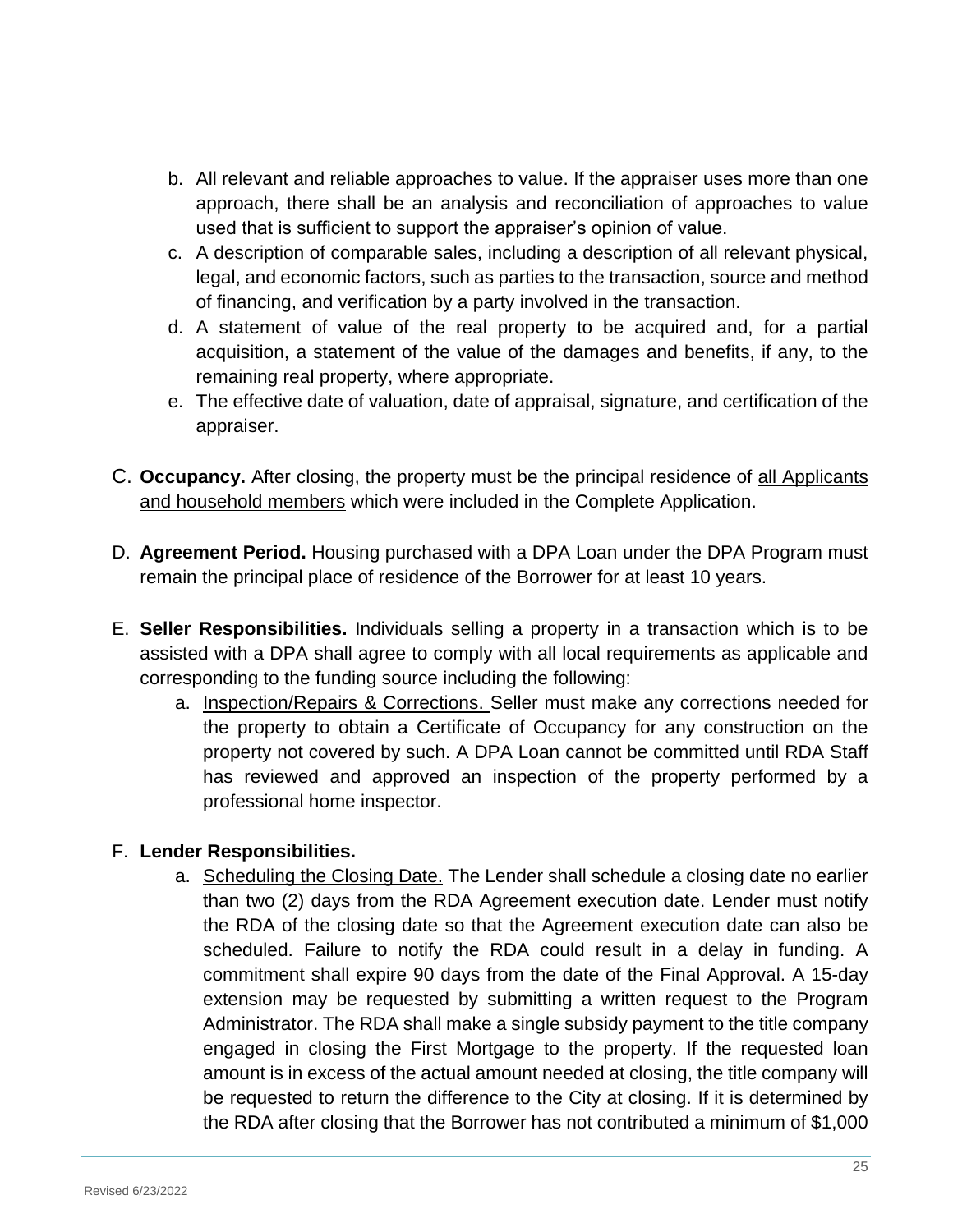to the closing costs or down payment, the RDA will request the Borrower to return the Loan to the RDA in an amount that would satisfy the \$1,000 requirement.

b. Misrepresentation**.** If Lender becomes aware of mis-statements, whether negligently or intentionally made, it shall be their responsibility to immediately notify the City. The City will take appropriate action which may include denial or cancellation of the DPA Loan.

#### G. **RDA Responsibilities.**

- a. Compliance with Utah Code, Title 17C. This Policy, and the use or expenditure of Housing Funds under this Policy, shall be construed and interpreted to comply with Utah Code Title 17C the "Limited Purpose Local Government Entities - Community Reinvestment Agency Act". No Housing Funds may be used or expended in violation of the Act.
- b. Conflict of Interest. No person who exercises or has exercised any functions or responsibilities with respect to activities of the DPA program or who are in a position to participate in a decision-making process of the DPA program, may obtain a financial interest or benefit from a DPA assisted activity, or have an interest in any contract, subcontract or agreement with the RDA, or the proceeds from a DPA program, either for themselves or an immediate family member (a spouse, parent, child), during their tenure or for one(1) year thereafter. The conflict of interest provisions apply to any person or family member, defined above, who is an employee, agent, consultant, officer, elected official, appointed official or any person who exercises policy or decision-making responsibilities in the DPA program on behalf of the RDA (including members of the RDA Board or Loan Committee). Exceptions to this policy can be made only after local public disclosure and formal approval by the Executive Director. RDA Staff shall provide to the Executive Director the following information:
	- i. A disclosure of the nature of the conflict, accompanied by an assurance that there has been public disclosure of the conflict and a description of how the public disclosure was made; and
	- ii. An opinion of the RDA's attorney that the interest for which the exception is sought would not violate State or local law.

#### <span id="page-25-0"></span>**3. Non-Discrimination**

Implementation of the Down Payment Assistance Program will be consistent with the RDA/City commitment to non-discrimination. No person shall be excluded from participation in, denied the benefit of, or be subject to discrimination on the basis of religious affiliation, age, race, color,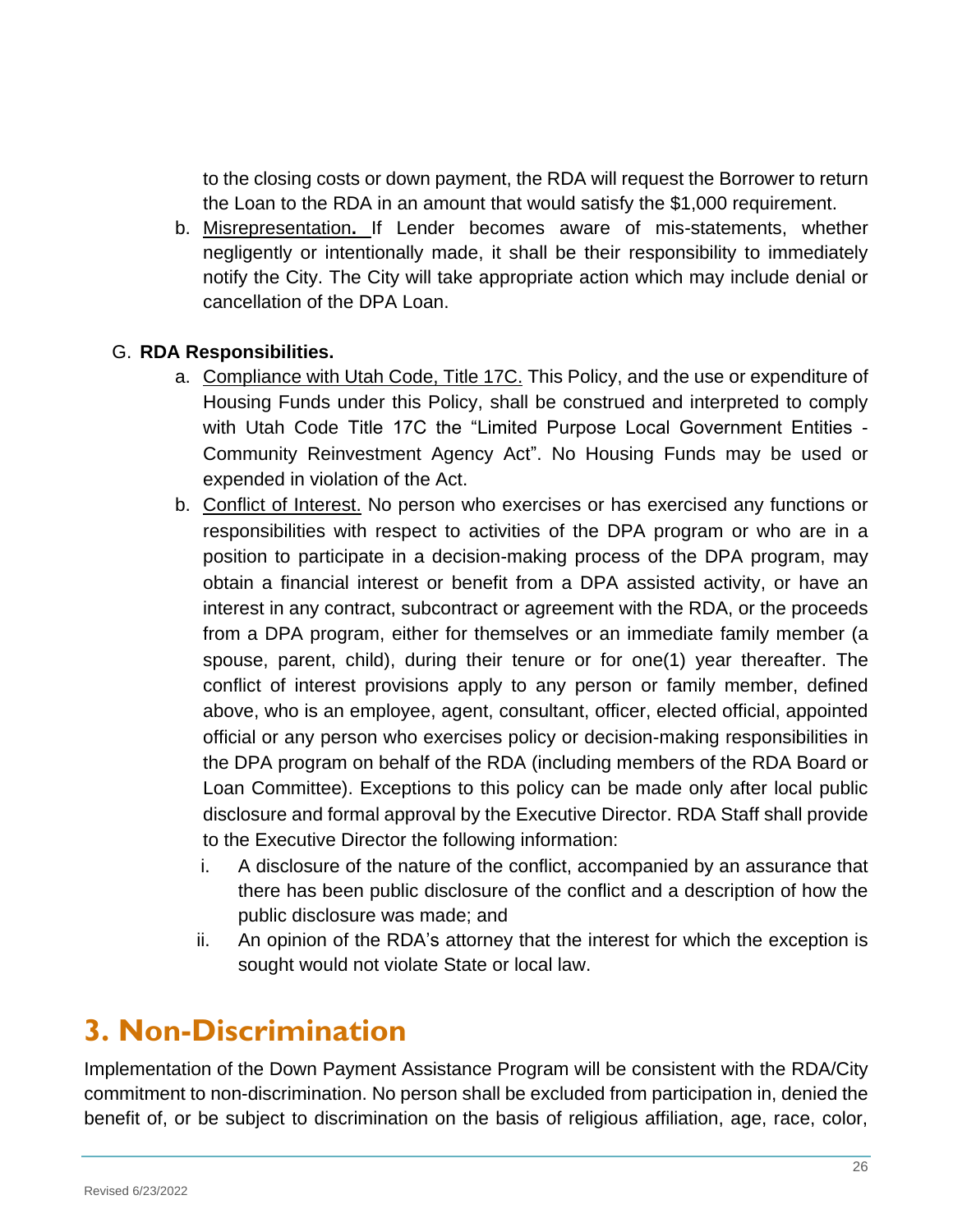creed, gender, sexual orientation, marital status, familial status (children), physical or mental disability, national origin, ancestry, source of income.

### <span id="page-26-0"></span>**4. Application Process**

RDA staff shall review the Borrower(s) Complete Application package to determine both Borrower and property eligibility as outlined in this Manual.

### <span id="page-26-1"></span>**5. Zoning Compliance Verification**

A zoning compliance verification will be obtained for all DPA properties by submitting a Zoning Verification Request Form from South Jordan City to ensure that all properties are eligible.

### <span id="page-26-2"></span>**6. Eligible Costs**

Proceeds from the DPA Loan must be used for down payment and closing costs. The City reserves the right to determine the eligibility of all closing costs and to request lender documentation of normal and reasonable costs. Following is a list of items for which assistance can be provided if all DPA program eligibility and qualification requirements are met. Prepaid items are not eligible.

#### A. Down Payment

Loans shall primarily be used to reduce the principal borrowed by the Buyer from Lender.

- B. Eligible Closing Costs
	- a. Title Company Settlement or Closing Fees;
	- b. Recording Fees;
	- c. Surveying Fees;
	- d. Loan Origination Fees;
	- e. Credit Reports;
	- f. Appraisal Fees;
	- g. Property Inspections;
	- h. Underwriting Fees;
	- i. Document Preparation Fees;
- C. Ineligible Closing Costs and Pre-Paid Items
	- a. Real Estate Agent/Broker Fees & Commissions;
	- b. Lender's Title Insurance;
	- c. Daily Interest Charges;
	- d. Aggregate Adjustment Amounts;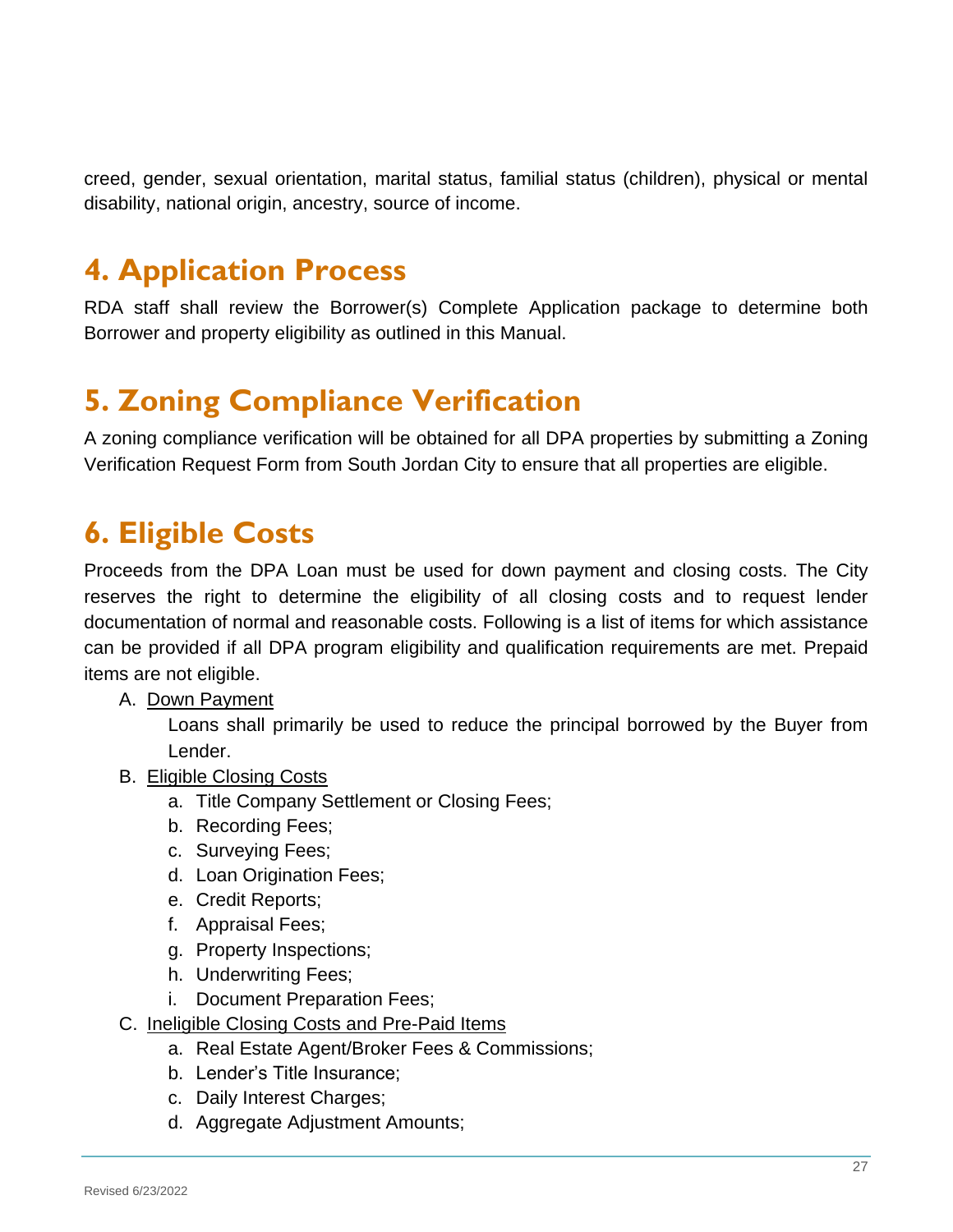- e. Mortgage Insurance Premiums;
- f. Homeowner's Insurance Premiums and Fees;
- g. Property Taxes;
- h. Delinquent Property Taxes;
- D. Personal Property

DPA proceeds **cannot** be used to finance the acquisition of furnishings, appliances or other personal property.

E. Consumer Debt/Judgments

DPA proceeds **cannot** be used to pay off all or any portion of Borrower's consumer debt, liens or judgments.

F. Corrections and Repairs

DPA proceeds cannot be used to pay for any required corrections or repairs to the property.

#### <span id="page-27-0"></span>**7. Underwriting**

The RDA reserves the right to evaluate an Applicant/Borrower(s) eligibility based on the following criteria in a manner consistent with the intent and purpose of the Down Payment Assistance program.

### <span id="page-27-1"></span>**8. Approval of DPA Loan**

Once all required documentation has been received from the lender and the loan processer has determined that the Applicant(s) meets all the requirements, the loan is submitted to the Approval Committee for review and approval. If a special exception to the above approval conditions need to be made, an email will be sent to all Approval Committee members showing all appropriate information and the exception being requested. A majority vote of approval is required to approve a special exception. Once approval has been received, a letter will be sent to Applicant, copying lender, stating approval and terms of the loan.

#### <span id="page-27-2"></span>**9. Determining Whose Income to Count**

The income of all family members over 18 who will occupy the home purchased must be included in the determination of "annual income." In practice, this means that the RDA staff member determining income must first determine the number of persons comprising the family, and then calculate the income of all persons in the family over 18 years of age. Earnings in excess of \$480 for each full-time student 18 years old or older (excluding the head of household and Spouse/Partner) are not included in the household's annual income.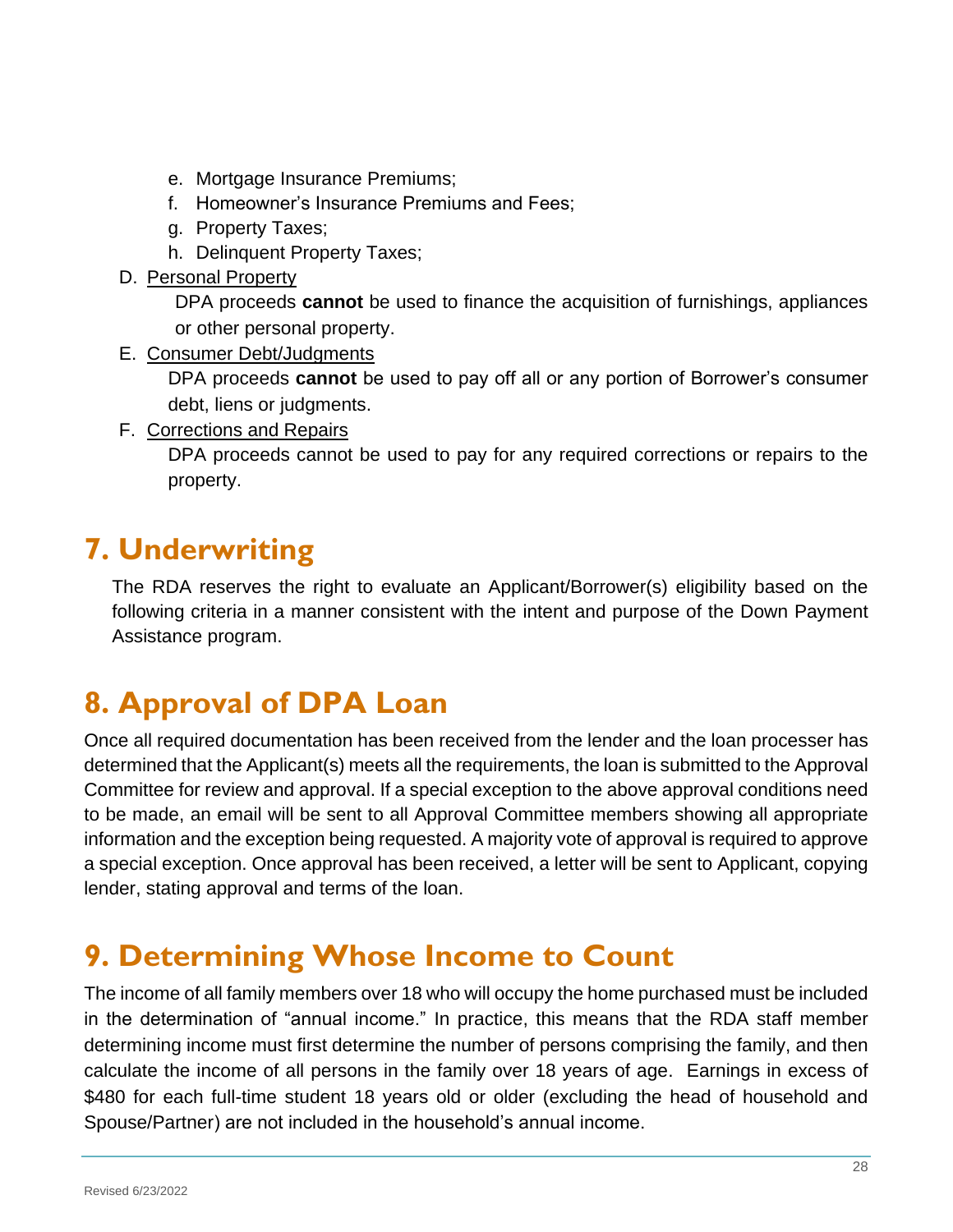### <span id="page-28-0"></span>**10. Determining Household Size**

Some households may include persons who are not counted as family members for the purposes of the Program Income Limits and whose income, if any, is not considered when calculating Anticipated Gross Annual Income. Therefore, the following household members **DO NOT COUNT** when determining household size for the purpose of comparing "annual income" to Program Income Limits:

- Foster Children:
- Live-in Aides;
- Children of Live-in Aides:
- Unborn Children:
- Children being pursued for legal custody or adoption who are not currently living with the household; or
- A child who is subject to a shared-custody agreement in which the child resides with the household at least 51 percent of the time can be counted.

#### <span id="page-28-1"></span>**11. Loans**

| <b>CREDIT</b>       | Credit score must be above a 650 mid score. No unsatisfied<br>judgments; clean credit within the last 12 months including<br>late payments; no bankruptcies or repossessions. |
|---------------------|-------------------------------------------------------------------------------------------------------------------------------------------------------------------------------|
| <b>CAPACITY</b>     | 6 months of employment. Same line of employment or related<br>education if new job is less than six months. No probationary<br>period.                                        |
|                     | 33% or less of gross income is for monthly housing costs—<br>Housing Expense Ratio (HER).                                                                                     |
|                     | 43% or less of gross income is for total monthly debt costs—<br>Debt to Income Ratio (DTI).                                                                                   |
| <b>MAXIMUM LOAN</b> | Up to \$20,000 or 7.5% of purchase price whichever is less as<br>needed.                                                                                                      |
| <b>COLLATERAL</b>   | Loan to Value (LTV) must not exceed 103% including down-<br>payment assistance.                                                                                               |

Housing monthly payments used to calculate the Housing Expense Ratio (HER) include:

- a. Principal and interest;
- b. Escrow deposits for real estate taxes;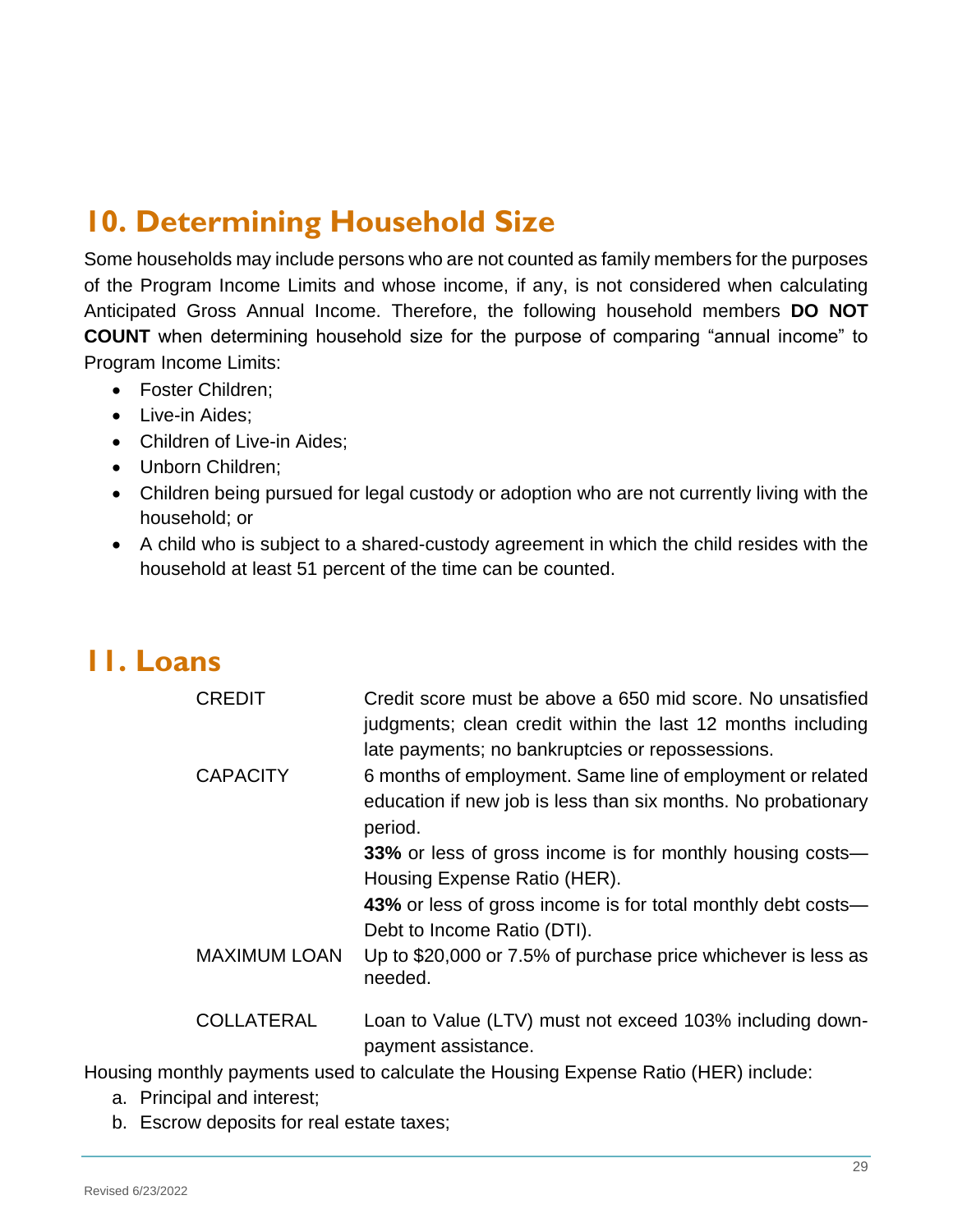- c. Hazard insurance;
- d. Mortgage insurance premium;
- e. Homeowner's association duties; and
- f. Special assessments.

Expenditures used to calculate the Debt to Income Ratio (DTI) include:

- a. All housing payments above;
- b. Long-term installment debt (beyond 10 months remaining to be paid) including student loans, unless Applicant(s) can provide documentation of at least one-year deferment;
- c. Revolving accounts and lines of credit;
- d. Alimony, child support or maintenance payments, as applicable;
- e. Stock pledges, if applicable.

A loan will be automatically denied if any of the following conditions exist:

- a. Mid credit score equal to or less than 649;
- b. Unsatisfied local, state or federal tax liens;
- c. Bankruptcy or repossessions within the past year;
- d. Clouded credit history over past 12-24 months (i.e. unsatisfied judgments or collections, derogatory comments or a history of late payments);
- e. Current employment history less than six months;
- f. Unsatisfactory response from employer concerning probability of job retention;
- g. Probationary status of current employment.

All available resources of an Applicant must be disclosed (i.e. verification of deposit).

#### <span id="page-29-0"></span>**12. Outstanding Debts**

All outstanding debt for both Applicants must be counted toward the ratios unless there is less than 10 months left on the terms of the loan. Student loan payments do not count as long as the Applicant can provide proof that they are deferred for one year.

### <span id="page-29-1"></span>**13. Points (Buy-Downs)**

No points or interest rate buy-downs will be allowed. First mortgages must be a fixed rate.

### <span id="page-29-2"></span>**14. Self-Employed Income**

Net Income from the operation of a business or profession is considered annual income. To determine this type of income, the previous two years of itemized expenditures must be provided as well as current balance sheet and profit & loss statements. Self-employed income will only be accepted when it can be verified for at least one year prior to Application. In order to determine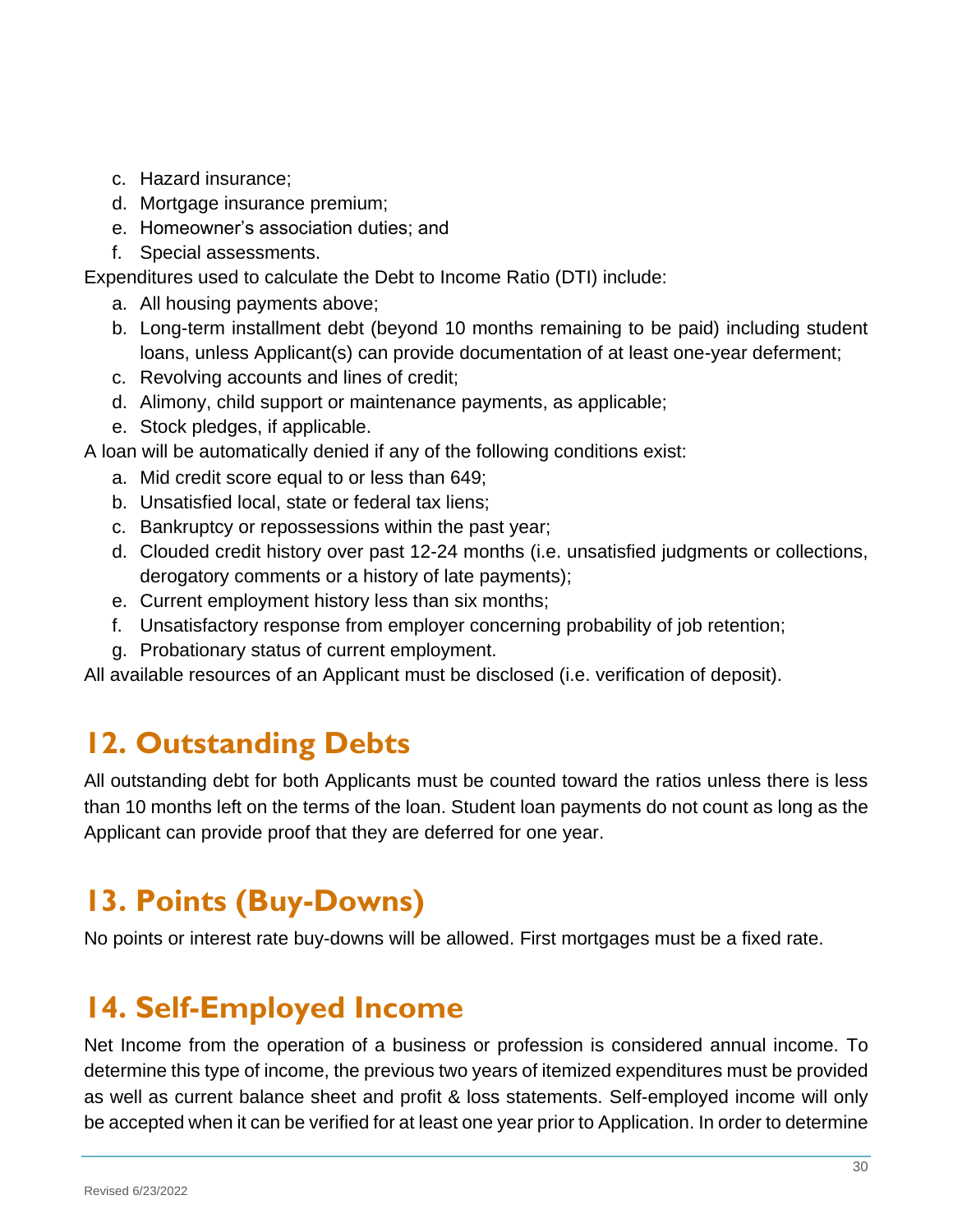capability, if the Applicant has been in business less than one year, employment history for the prior two years must be presented.

### <span id="page-30-0"></span>**15. Permanently Absent Family Members**

Documentation will be required to substantiate that the family member is no longer residing at the household address. This documentation may consist of a legal separation agreement, prior year's tax return showing separate filing, or any other documentation which adequately verifies a separate residence for the absent family member.

#### <span id="page-30-1"></span>**16. Ineligibility**

Applicants will be considered ineligible for one or more of the following:

- A. Providing false information or previously providing false information under oath;
- B. Failing to complete required forms or to supply requested information;
- C. Having previously received Down Payment Assistance from the City or RDA programs, except in extreme cases where applicant is granted an exception by the RDA;
- D. Failure to successfully pass the required background check;
- E. Unsatisfied judgements.

#### <span id="page-30-2"></span>**17. Waiting List/Applicant Pool**

- A. The DPA is operated on a first-come, first-served basis subject to availability of funds.
- B. City will maintain a list of eligible Applicants based on the date and time the Complete Application is received by City.
- C. If funds are unavailable for the DPA, the City may suspend or discontinue accepting Applications until funds become available.

#### <span id="page-30-3"></span>**18. Reservation of Funds**

- A. A Loan will be reserved for each Applicant when the loan application is complete, including a copy of the Earnest Money Agreement and all information required by the first mortgage lender.
- B. A Loan will be offered for 45 days and may be extended for 15 days at a time with a total maximum of 90 days.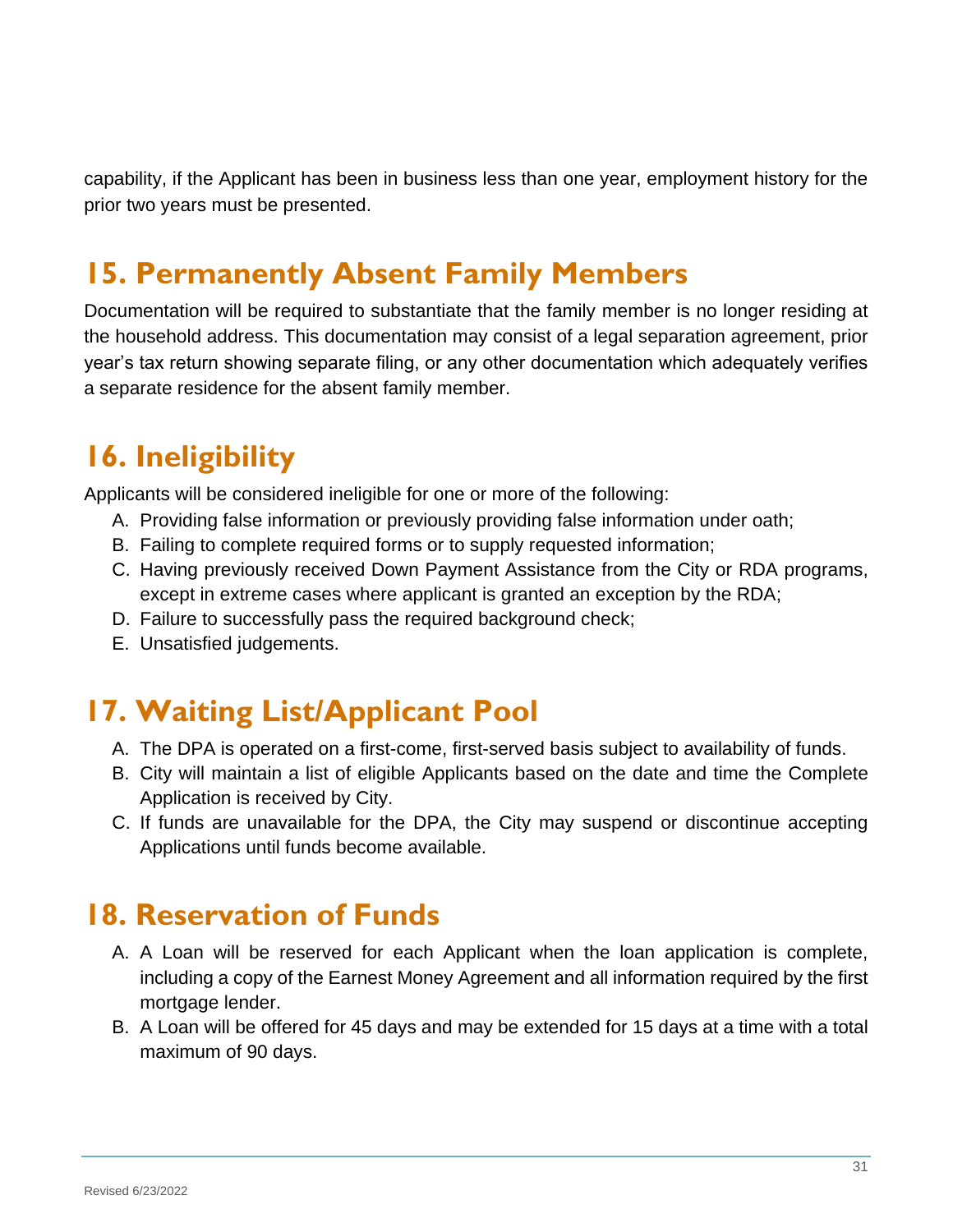## <span id="page-31-0"></span>**19. Projected Obligations**

Debt payments such as a student loan or balloon note scheduled to begin or come due within 12 months of the mortgage loan closing must be included by the lender as anticipated monthly obligations during the underwriting analysis.

Debt payments do not have to be classified as projected obligations if the Borrower provides written evidence that the debt will be deferred to a period outside the 12-month timeframe. Obligations Not Considered Debt

Obligations not considered debt, and therefore not subtracted from gross income, include:

- Federal, state and local taxes:
- Federal Insurance Contributions Act (FICA) or other retirement contributions, such as 401(k) accounts (including repayment of debt secured by these funds);
- Commuting costs;
- Union dues;
- Open accounts with zero balances;
- Automatic deductions to savings accounts;
- Child care; and
- Voluntary deductions.

#### <span id="page-31-1"></span>**20. Grounds for Denial of Financial Assistance**

A. Rationale

The City and the RDA works with residents and non-profit partners to create healthy neighborhoods of choice. A cornerstone of the healthy neighborhood strategy is providing opportunities for sustainable home ownership. Program development focuses on providing opportunities for new home ownership and strengthening and maintaining existing homeowners. Neighborhood management and the development of strong social connections within neighborhoods are essential to building unity and encouraging homeowners to make the choice to invest their time, money, and energy into their neighborhood and community. Providing financial assistance to those required to register as sex offenders and those with serious and/or violent criminal records or Drug-Related Criminal Activity would undermine our goal of attracting new homeowners and encouraging existing homeowners to stay in the neighborhoods.

#### B. Policy

The South Jordan RDA will deny assistance to Applicants who:

- a. Do not meet the established eligibility/underwriting criteria; or
- b. Have engaged in or threatened abusive or violent behavior towards any RDA/City staff; or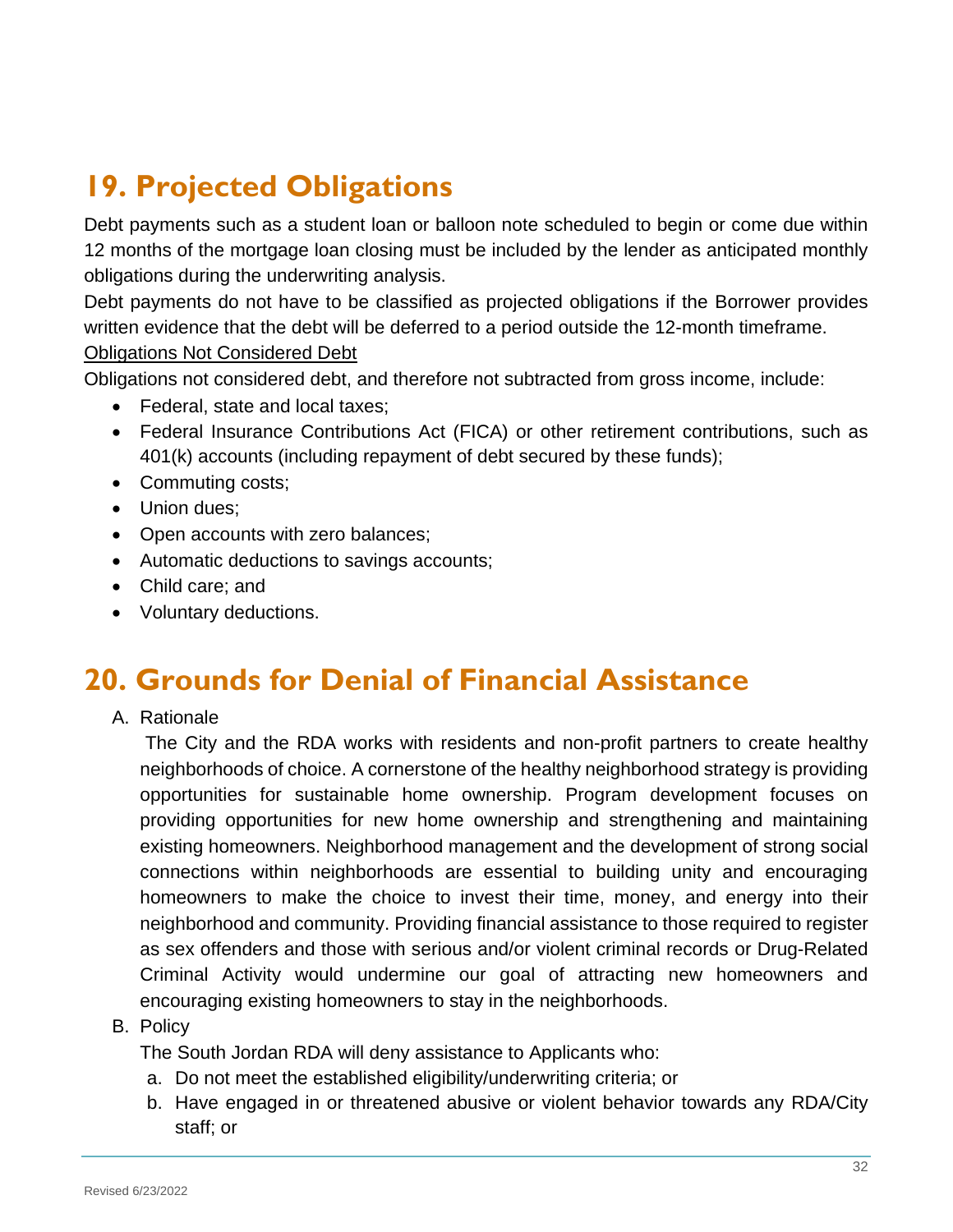- c. Have been convicted of any violent crime against a person which includes, but is not limited to, murder, sexual assault, aggravated assault, or any offence of a sexual nature including any individual required to register as a sex offender; or
- d. Have been convicted of any Drug-Related Criminal Activity.
- C. Background Check

In this screening of Applicants, the City shall perform criminal history background checks necessary to determine criminal history and whether any household member is required to register as a sex offender in the State of Utah or in other States where the household members are known to have resided.

#### <span id="page-32-0"></span>**21. Accessory Apartments**

Housing stock with a City approved accessory dwelling unit are an eligible type of housing allowed as long as the home remains owner occupied. Anticipated rent must be included in the calculation of projected income to determine income eligibility.

### <span id="page-32-1"></span>**22. Employment History**

All Applicants must have a minimum of six months employment with current employer and the employer must certify they are not in a probationary period. If any of the Applicants have less than six months employment with current employer they must verify employment in the same line of work (position, duties and responsibilities) for at least six months prior. Education, technical or professional, may be taken into account when Applicants are employed for less than six months only if it relates to the current position. RDA Staff may take economic hardships such as change in marital status or similar situations into consideration if this requirement is not met. An applicant who has changed jobs to advance within the same line of work, which maintains income continuity, and is successful in that work (i.e. is retained beyond a probationary period for that position), will also receive favorable consideration.

The Applicant's probability for continued employment should be evidenced in the file. In the case of negative comments received from the employer, RDA staff must perform a detailed investigation. A summary of their findings should be provided in the file and the underwriting decision should be supported by comments in the file.

#### <span id="page-32-2"></span>**23. Assessing Income Information**

All facts underlying the income information collected shall be assessed using the following considerations: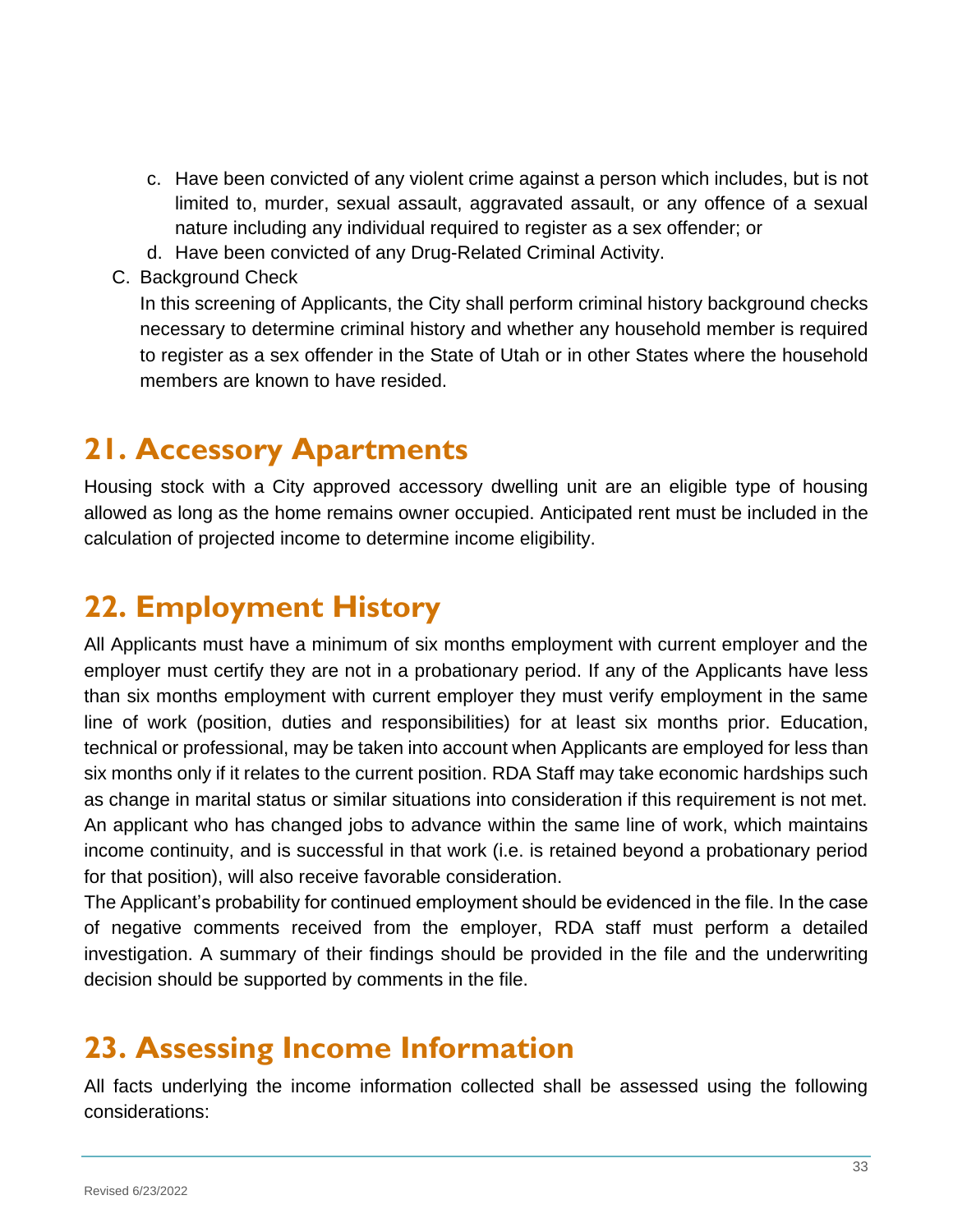Pay Periods. Determine the basis on which employees are paid:

- Hourly, weekly, or monthly
- With or without overtime
- Bonus, shift differentials and other forms of payment

An employee who gets paid "twice a month" may actually be paid either twice a month (24 times a year) or every two weeks (26 times a year). The calculation will bear a significant difference. Be sure to get clarification!

An annual salary is counted as annual income regardless of the payment schedule. For example, if a teacher's annual salary is \$30,000, this is the amount used to calculate annual (gross) income regardless of whether the teacher is paid over a nine- or 12-month period.

Variation in pay: For Applicants whose jobs provide steady employment (e.g., 40 hours a week, 52 weeks a year), it can be assumed that there will only be slight variations in the amount of earnings reflected in monthly or bi-weekly pay stubs. In such cases, three consecutive months of income documentation is an appropriate amount upon which to base a projection of income over the following 12-month period.

For those whose annual employment is less stable or does not conform to a twelve-month schedule (e.g., seasonal laborers, construction workers, teachers), the City will examine income documentation that covers the entire previous twelve-month period. Such workers can experience substantial variations in earned income over the course of a year. As such, an examination of three months of income documentation may not provide an accurate basis upon which to project the Applicant's income for the following 12 months.

Sources of earned income: In addition to hourly earnings, RDA staff will account for all earned income. In addition to the base salary, this will include annual cost of living adjustments (COLAs), bonuses, shift differentials and overtime pay. In the case of overtime, it is important to clarify whether overtime is sporadic or a predictable component of an employee's income. If it is determined that an Applicant has earned and will continue to earn overtime pay on a regular basis, the RDA will calculate the average amount of overtime pay earned by the Applicant over the pay period the RDA is using to calculate income eligibility (3 months or 12 months). This average amount is then to be added to the total amount of projected earned income over the following 12-month period.

### <span id="page-33-0"></span>**24. Initial Certifications**

Households must qualify as low- or moderate-income at the time of Application.

The RDA will not re-examine a household's income, unless more than six months have elapsed since the household's income was certified by the RDA Staff.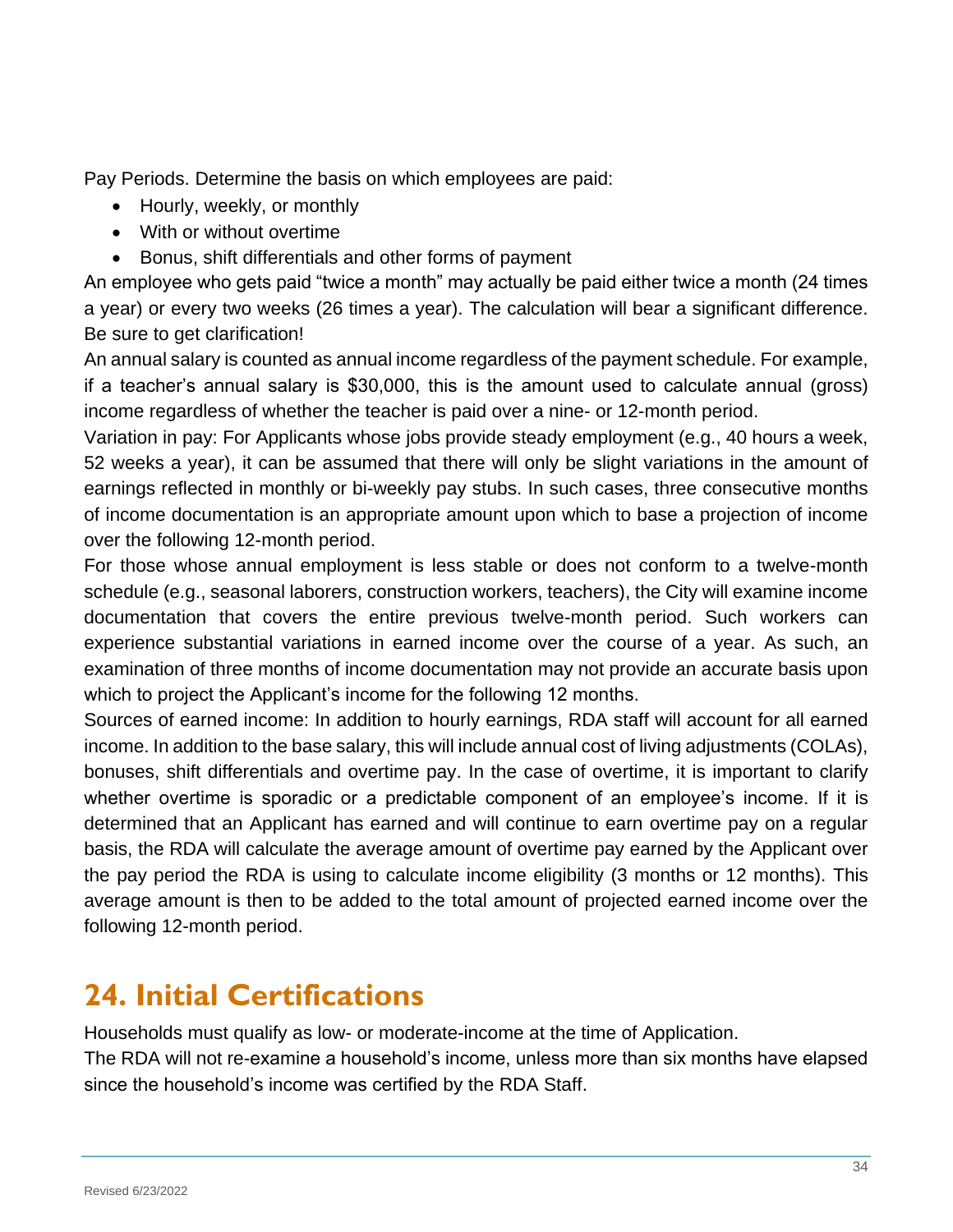A preliminary determination of eligibility is made to verify that Applicant(s) meets the minimum requirements of the Program.

### <span id="page-34-0"></span>**25. Assets, Inclusions and Exclusions**

#### A. Determining Assets Income

The RDA counts the actual income generated by the asset, such as interest on a savings or checking account, for the purpose of determining "annual income." The income is counted even if the household elects not to receive it. For example, though an Applicant may elect to reinvest interest or dividends from an asset, the interest or dividends are still counted as income. In the same manner as with other forms of income, the income from assets that is included in determining "annual income" is the income that is anticipated to be received from the asset during the coming 12 months.

Many Applicants are surprised to learn that checking account balances (as well as savings account balances) are considered an asset. This rule is not intended to count monthly income as an asset, but rather, it recognizes that some households keep assets in their checking accounts. To avoid counting monthly income as an asset, the RDA will use the average monthly balance over a three-month period as the cash value of the checking account.

*When Assets Produce Little or No Income:* An "imputed" income will be calculated on assets with little or no income based on the "Passbook Rate" (established by HUD currently 2%) applied to the cash value of assets. This rule only applies if the total cash value of all assets is more than \$5,000.

B. Computing the Value of Assets

Assets have both a market value and a cash value. Only the cash value (rather than the market value) of an item is counted as an asset. The market value of an asset is simply its dollar value on the open market.

- C. Inclusions
	- a. Cash held in savings and checking accounts, safe deposit boxes, homes, etc. For savings accounts the current balance will be used. For checking accounts the average three-month balance will be used.
	- b. Cash value of revocable trusts available to the Applicant, or any adult household member.
	- c. Cash value of stocks, bonds, Treasury bills, certificates of deposit and money market accounts.
	- d. Cash value of life insurance policies available to household members before death (e.g. surrender value of a whole life or universal insurance policy).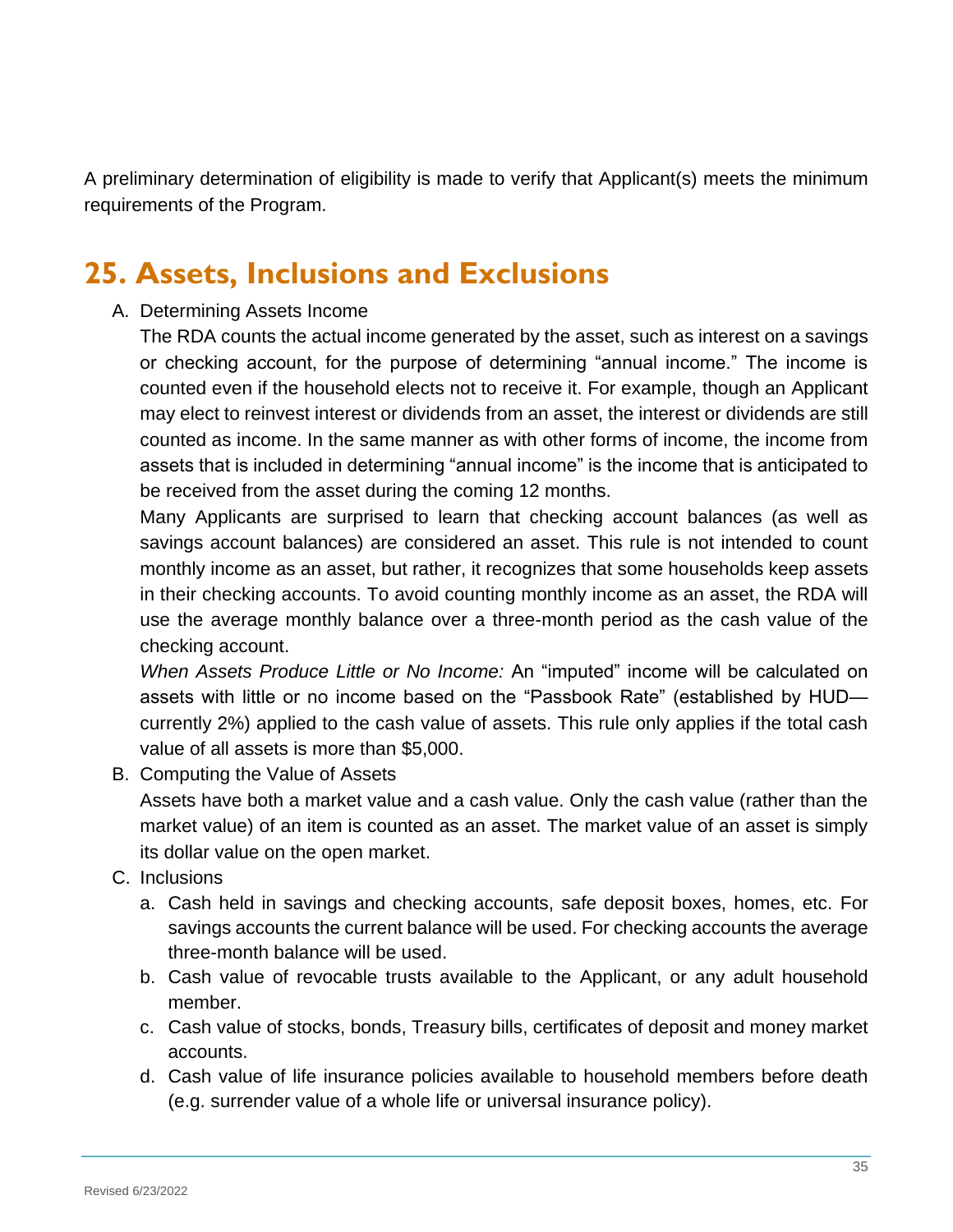- e. Personal property held as an investment such as gems, jewelry, coin collections, antique cars, etc.
- f. Lump sum or one-time receipts, such as inheritances, capital gains, lottery winnings, victim's restitution, insurance settlements and other amounts not intended as periodic payments.
- g. Income from retirement and pension payouts.
- D. Exclusions
	- a. Necessary personal property, such as clothing, furniture, cars and vehicles specially equipped for persons with disabilities.
	- b. Interest in Indian trust lands.
	- c. Assets not effectively owned by the Applicant (or an adult household member). That is, when assets are held in an individual's name, but the assets or any income they generate is accrued to the benefit of someone else who is not a member of the household and that other person is responsible for income taxes incurred on income generated by the asset.
	- d. Equity in cooperatives in which the family lives.
	- e. Assets which are not accessible and that provide no income for the Applicant.
	- f. Term life insurance policies (i.e. where there is no cash value).
	- g. Assets that are part of an active business.
	- h. Balances of retirement and pension funds.

#### <span id="page-35-0"></span>**26. Subordination Requirements**

The outstanding DPA funds will not be due upon prepayment or refinance of the first loan, provided that such refinancing of the property, the principal balance of the new first mortgage and the DPA proceeds does not exceed the appraised value of the property. Evaluate LTV upon refinancing.

Subordination of RDA's down-payment assistance to a new first mortgage is allowed when the loan is a streamline loan with no cash out. Borrower's account must be current, which in the case of deferred loans means continuing to be owner occupants of the property for which the assistance was provided. The new loan must have a fixed rate and must have a 30-, 20- or 15 year term. Homebuyer must intend to continue occupying the property as their principal (primary) place of residence. A comparison of the old and new loans must be provided including loan amounts, interest rates, monthly payments and terms for both loans. The interest rate and monthly payment must be lower than the previous loan. CD's and LE must also be provided for the proposed new loan. A copy of the pay-off from the mortgage to be paid must be included.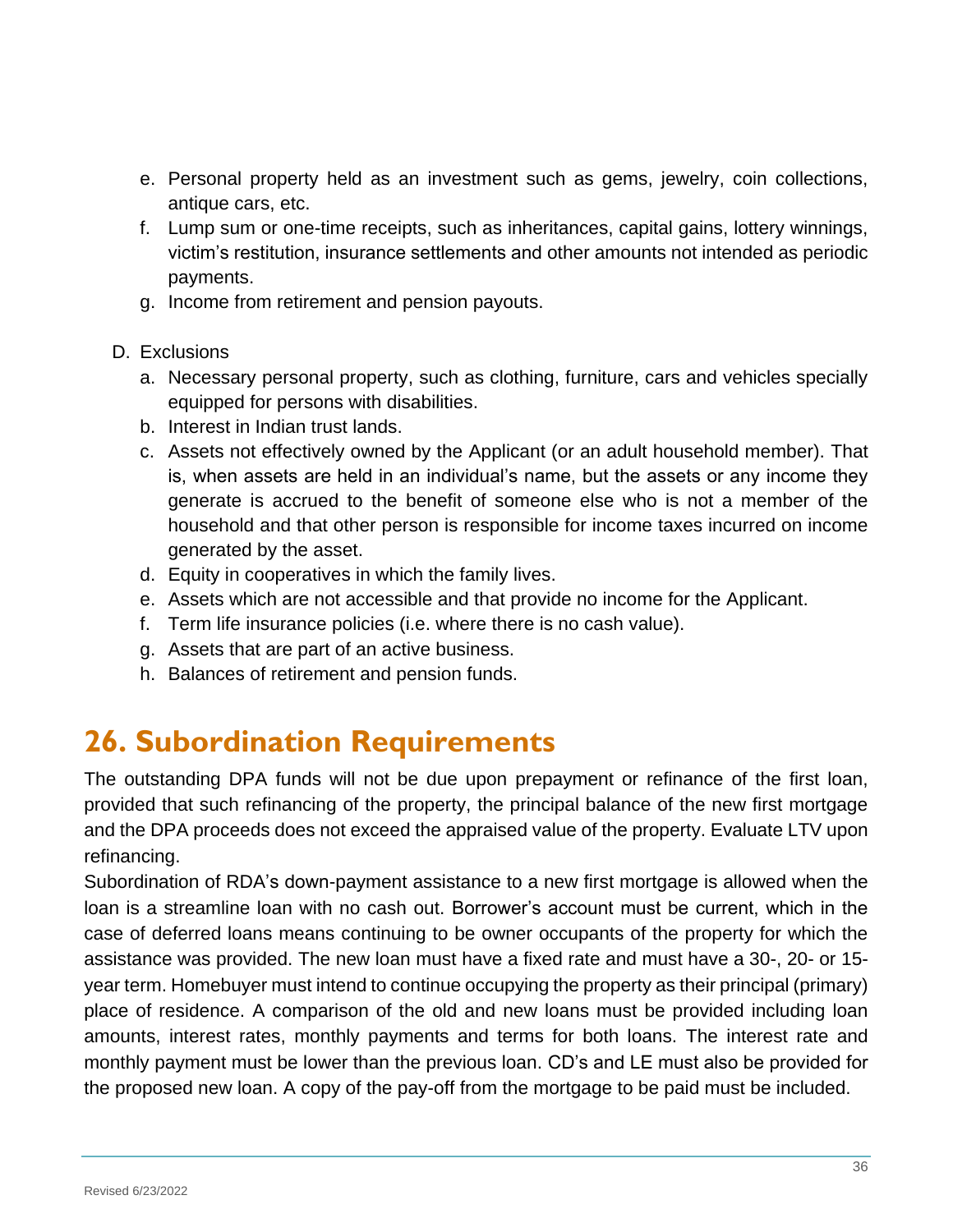The RDA will subordinate once in a three-year period for free. If additional subordinations are requested or required, a \$250.00 fee each must be paid. Templates for the Subordination Agreement and Request for Notice will be provided by the RDA.

### <span id="page-36-0"></span>**27. Default**

A. Conditions of Default

Conditions of default include:

- a. Transfer of title, sale or lease of the property;
- b. Ceasing to occupy the property as the principal place of residence, for any reason without authorization from the Program Administrator;
- c. Default on the payment of property taxes;
- d. Failing to maintain current, valid and sufficient homeowner's insurance against the property;
- e. Failing to adhere to any other deed restrictions agreed upon by signing all the closing documents.
- B. Determination of Default on an Agreement

DPA Loans are normally retired either by conversion to a grant when Borrower fully satisfies the terms of the Agreement or repaid in the normal course of business as the Borrowers contract to sell their property to a new owner. On occasion, borrowers will move out of the property for other reasons without remembering that vacating the property puts them in default and that it triggers immediate repayment of the DPA funds received to acquire the property.

Once the RDA has learned of a possible default, staff will contact borrowers to verify that borrowers have indeed vacated the property and to ascertain facts as to the circumstance that caused them to move out.

C. Repayment of DPA Loan in Default

Once it has been established that a Loan for DPA is in default the Borrower must commit to repay the DPA Loan either in full or prorated, depending on the situation under the contract.

The offer of a payment plan by the RDA is to assist Borrowers in fulfilling their responsibility to repay the Loan. The terms for repayment established here are to cause the quickest repayment possible as the RDA is responsible to account for the Affordable Housing Funds under the Act if the DPA Agreement period is not met.

Lump sum payments are the ideal repayment method and will be accepted without charging the default interest percentage if paid within 60 days or sooner.

Options may be presented when beneficiaries find themselves in situations where full payment is not immediately possible: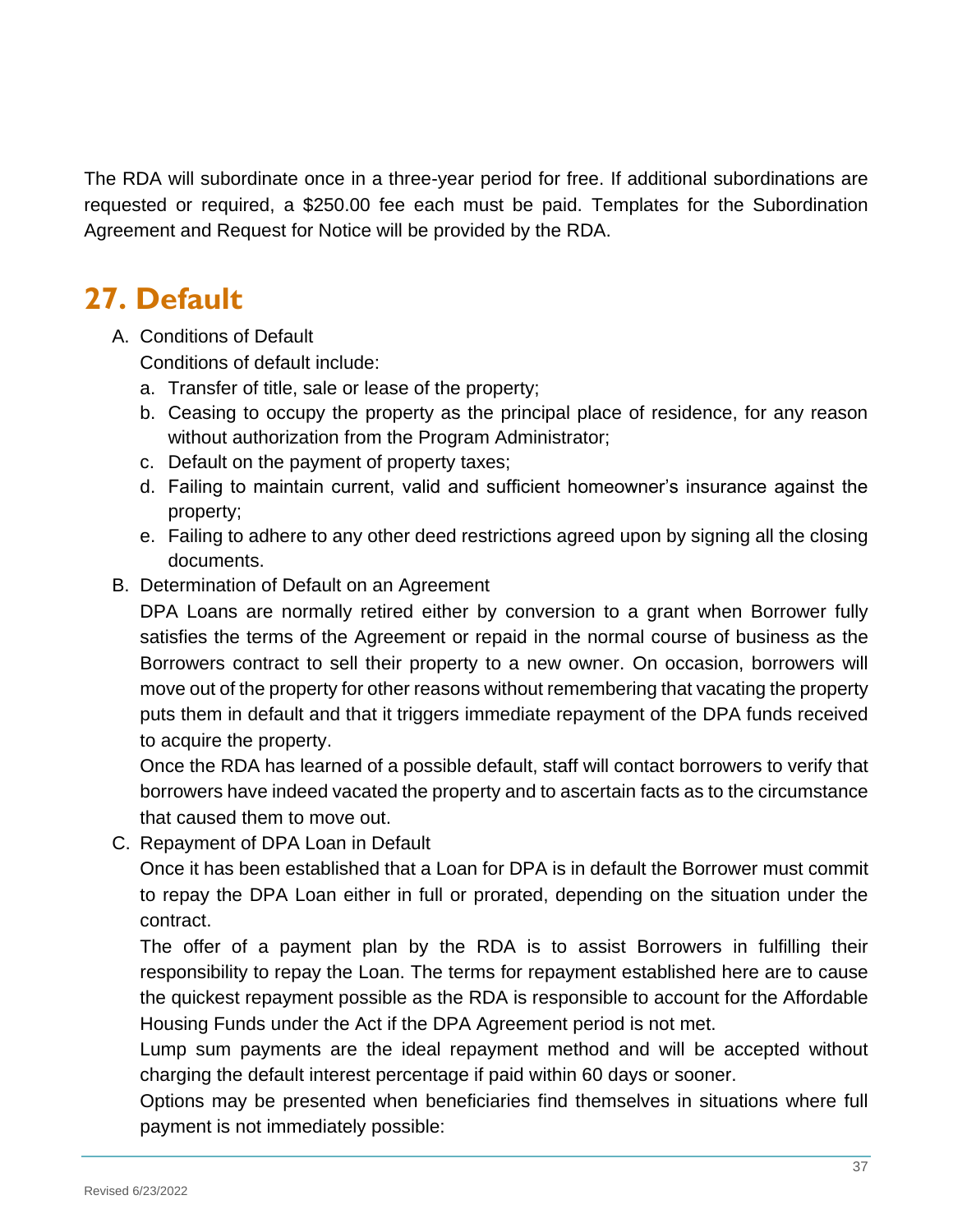- a) 0% interest if repaid within 12 months or less
- b) 2.0% interest if repaid in 13 to 24 months
- c) 3.5% interest if repaid in 25 to 36 months
- d) 5.5% interest if repaid in 37 to 48 months
- e) 7.5% interest if repaid in 49 to 60 months
- f) 8.5% interest if repaid in 61 to 72 months

Options offered will vary depending on the outstanding loan amount.

- For amounts of \$5,000 or less only options a) through c) may be offered
- For amounts between \$5,000 and \$15,000 only options a) through e) may be offered
- For amounts between \$15,000 and \$20,000 only options a) through f) may be offered

### <span id="page-37-0"></span>**28. Repeat Applicant**

Only in extreme cases, Applicants who have previously received assistance from RDA Down Payment Assistance program administered by the RDA may be eligible to receive further assistance.

- A. Consideration will only be given to Applicants where the original established Agreement Period has expired for the property to which they received assistance.
- B. History of their previous account with RDA must be satisfactory; bankruptcy, foreclosure, short sale and/or any other form of delinquency shall immediately disqualify Applicants from consideration to receive further assistance.
- C. Need must be evident and backed-up with reasonable documentation.

If Applicants are afforded consideration to a second opportunity, in addition to meeting eligibility requirements for the program to which they are applying, they must submit a letter to the DPA Funding Committee providing specific information as to why they are seeking additional assistance from the RDA program and why they think another opportunity should be afforded to them. Documentation must be included verifying the reasons included in the letter.

#### <span id="page-37-1"></span>**29. Appeal Process**

Applicants who have applied for Down Payment Assistance and who, for any reason, have been determined to be ineligible will be notified by the RDA in writing. The notification shall state the reason for ineligibility. All information relative to the rejection of the Application shall be documented and placed in the Applicant's file.

An Applicant who has been determined ineligible for Down Payment Assistance or disagrees with any written decision or action by the RDA may initiate an Appeal by requesting a review by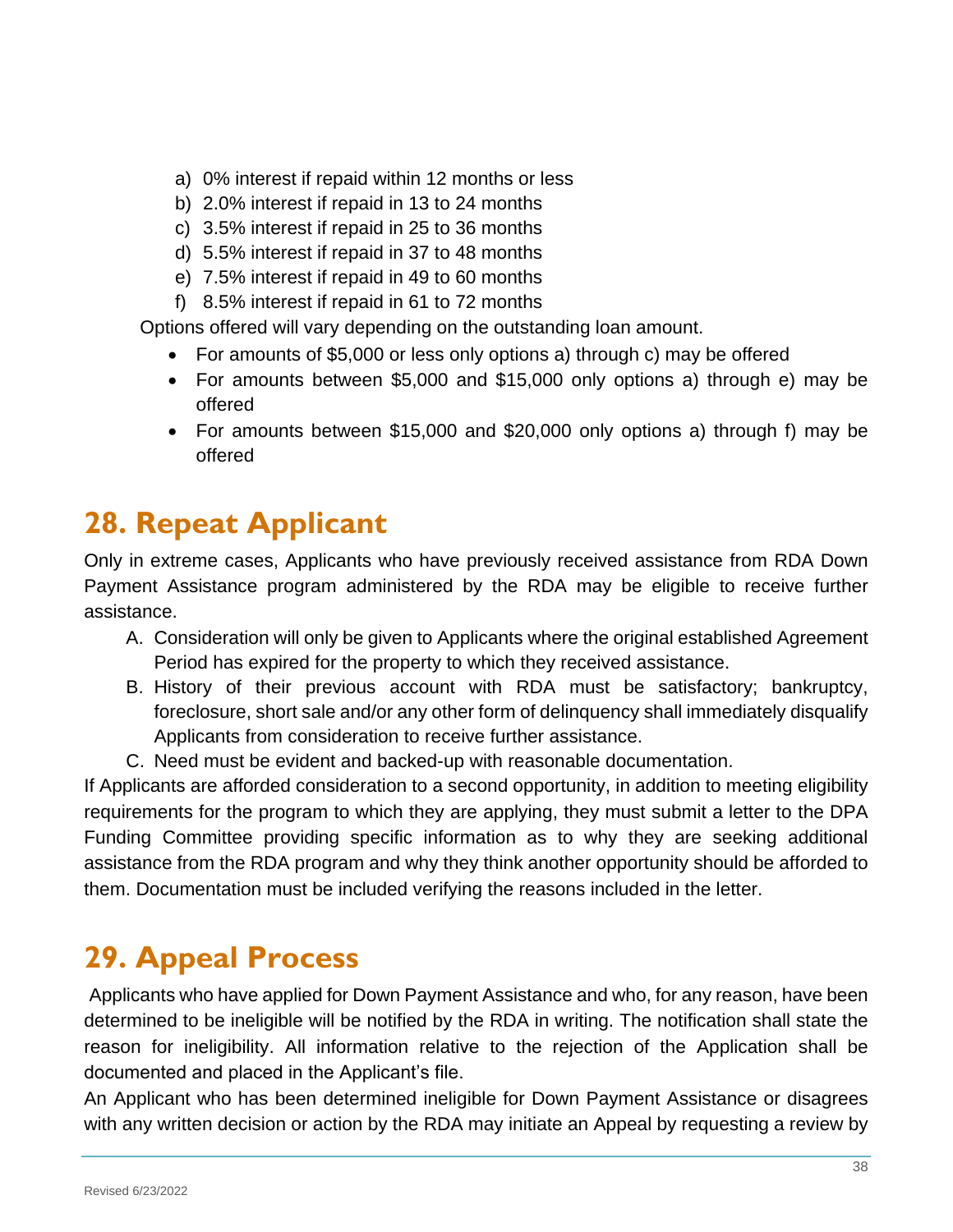the Executive Director of the decision or action within thirty (30) days of the date on the written notification being appealed (Appeal Period). The Appeal to the Executive Director must be in writing and received by the City Recorder on or before the expiration of the Appeal Period. If the last day of the Appeal Period falls on a weekend or City holiday the Appeal Period will be extended until the next following City business day. After the close of the Appeal Period the decision or action becomes final and non-appealable, An Appeal and the decision on Appeal is mandatory before Applicant may seek any other relief or remedy. The Appeal shall state the basis for the Appeal and why the decision or action being appealed should be reversed or modified. The right to Appeal will be identified and described in all written decisions or actions of the RDA sent to the Applicant.

A. Notice of Right to Appeal. All written decisions or actions of the RDA shall contain a notice provision substantially similar to the following:

As the Applicant for a Down Payment Assistance Loan, you have the right to Appeal any decision or action on your Application for a Down Payment Assistance Loan. , You may Appeal the decision or action communicated herein to the Executive Director of the RDA by filing a written notice of Appeal and statement of the grounds for the Appeal with the South Jordan City Recorder within thirty (30) days from the date of decision or action set forth above (Appeal Period). If the last day of the Appeal Period falls on a weekend or City holiday the Appeal Period will be extended until the next following City business day. After the close of the Appeal Period the decision or action communicated herein becomes final and non-appealable, An Appeal and the decision on Appeal is mandatory before seeking any other relief or remedy. Failure to Appeal within the thirty (30) day Appeal Period may preclude any other relief or remedy. To pursue your Appeal additional information regarding your Appeal may be required. For further information regarding your right to Appeal please contact the RDA or legal counsel of your choosing.

B. Appeal Process: The Executive Director of the RDA, or designee, shall conduct a hearing on the Appeal within thirty (30) days of receipt of the Notice of Appeal by the City Recorder. Written notice of the date, time and location of the hearing will be provided at least ten (10) days prior to the hearing. The Executive Director or designee hear all evidence regarding the Appeal presented by the Applicant, or Applicant's attorney or designee, and the RDA staff or legal counsel both oral or written provided at or prior to the hearing. The Applicant and the RDA may call witnesses. The Executive Director, or designee, shall determine whether or not the decision or action being appealed was in error or if special circumstances exist that would justify approval of the Application. A written decision on the Appeal and the reasons therefore shall be issued within fourteen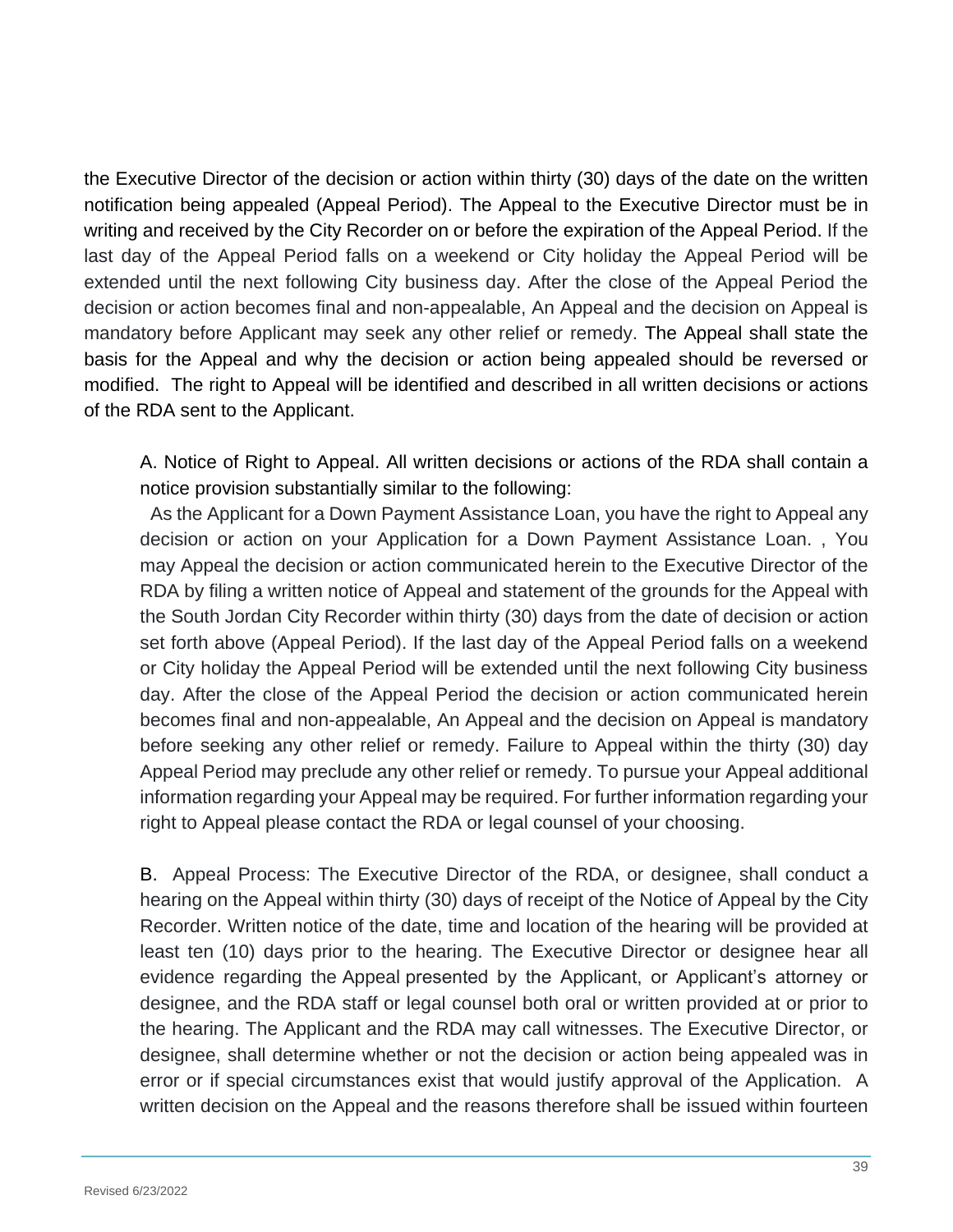(14) days from the date of the hearing on the Appeal. . The written decision on the Appeal shall be mailed, emailed, or hand delivered to the Applicant.

C. Failure to Render Decision: If a written decision by the Executive Director or designee is not issued within thirty (30) days of the hearing the Appeal is deemed denied and the decision or action being Appeal is upheld.

### <span id="page-39-0"></span>**30. Other Requirements to the Down Payment Assistance Program**

- A. No co-signers who will not be owner-occupants are allowed.
- B. No interest buy-downs allowed.
- C. Purchase price may not exceed appraisal valuation.
- D. No pre-paid items may be paid with loan proceeds.
- E. Self-employed Applicants must show one year of signed and dated individual tax returns, plus all applicable schedules and signed and dated copies of federal business income tax returns with all applicable schedules and a 12-month Profit and Loss Statement.

#### <span id="page-39-1"></span>**31. Partial Applications**

No partial Applications will be accepted. Once the Complete Application is signed and turned in with all the pertinent documentation no other documents may be submitted that would alter the determination of eligibility or qualification. Applications submitted remain "active" for six months from date of submission. At the end of that period a denied Applicant may submit a new Application.

### <span id="page-39-2"></span>**32. Non-Traditional Credit**

Non-traditional credit will be reviewed if an Applicant does not have a credit score from any of the three bureaus. Lack of non-traditional credit will not be grounds for denial as no credit history is deemed better than a derogatory credit history.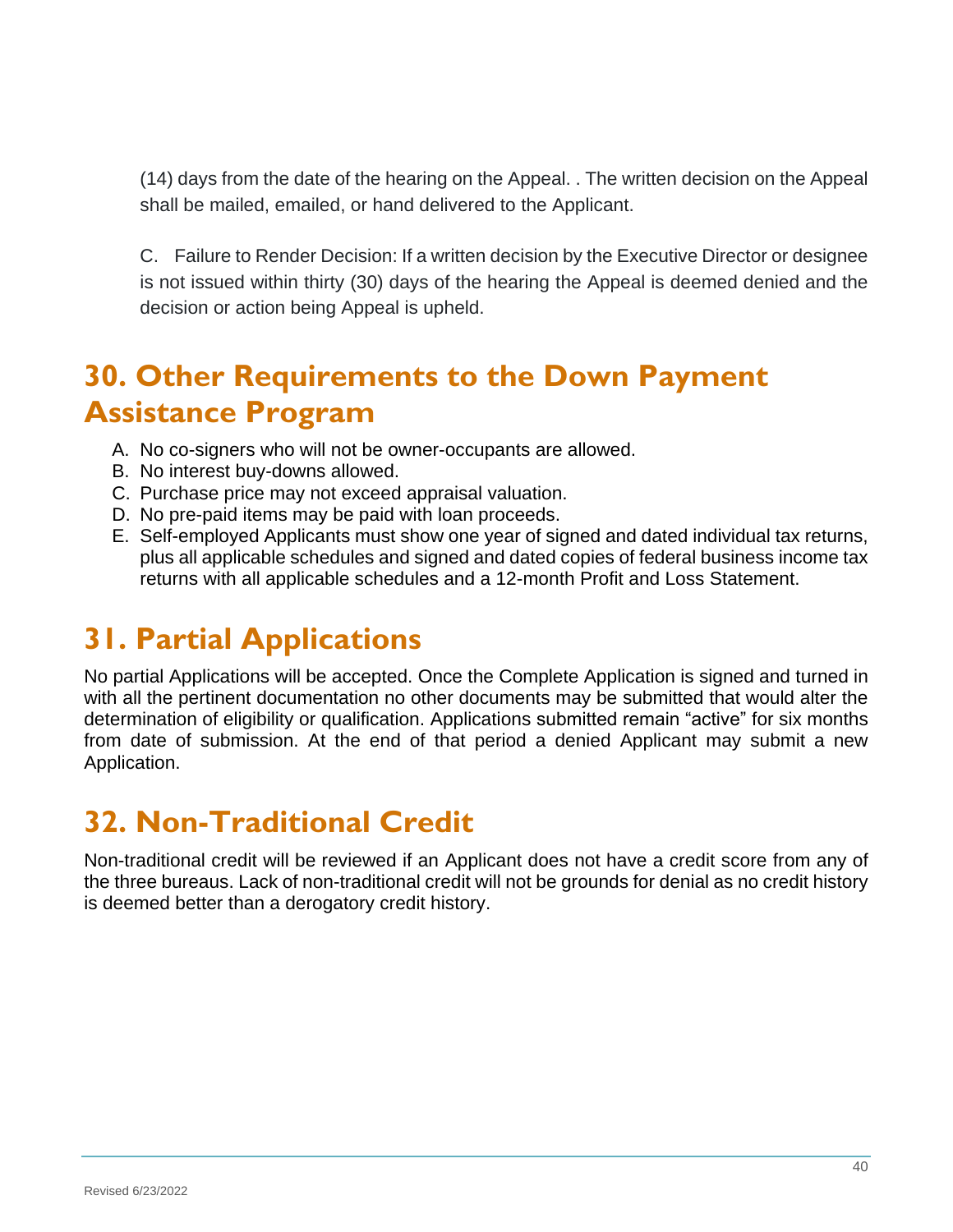# <span id="page-40-0"></span>**APPENDIX**

#### **1. 2020 HUD AREA MEDIAN INCOME CHART**

HUD publishes income limits to determine eligibility for different HUD programs. The income limits are based on the median family income for an area. The City of South Jordan is in the Salt Lake City, UT HUD Metro FMR Area. The median income for the Salt Lake County area, as published by HUD, for FY 2022 is \$102,400. The table below shows the income limit categories based on the number of persons in the family.

#### **FY 2022 Income Limits Table (Salt Lake City, UT HUD Metro FMR Area)**

| <b>Income</b><br>Category                    | 1      | $\mathbf{2}$ | 3      | 4      | 5      | 6      | 7       | 8       |
|----------------------------------------------|--------|--------------|--------|--------|--------|--------|---------|---------|
| <b>Extremely Low</b><br>(30%) Income<br>(\$) | 21,500 | 24,600       | 27,650 | 30,700 | 33,200 | 37,190 | 41,910  | 46,630  |
| Very Low (50%)<br>Income $($)$               | 35,850 | 41,000       | 46,100 | 51,200 | 55,300 | 59,400 | 63,500  | 67,600  |
| Low (80%)<br>Income $($)$                    | 57,350 | 65,550       | 73,750 | 81,900 | 88,500 | 95,050 | 101,600 | 108,150 |

(Source: [https://www.huduser.gov/portal/datasets/il/il2022/2022summary.odn\)](https://www.huduser.gov/portal/datasets/il/il2022/2022summary.odn)

Effective: July 1, 2022 through June 30, 2023

#### **2. APPROVED HOMEBUYER EDUCATION PROVIDERS**

Applicants can take any [HUD approved homebuyer education course](https://apps.hud.gov/offices/hsg/sfh/hcc/hcs.cfm?webListAction=search&searchstate=UT) (see list at https://apps.hud.gov/offices/hsg/sfh/hcc/hcs.cfm) or any of the following courses:

Utah Housing Corporation

<https://utahhousingcorp.org/homebuyer/education>

Utah State University Extension